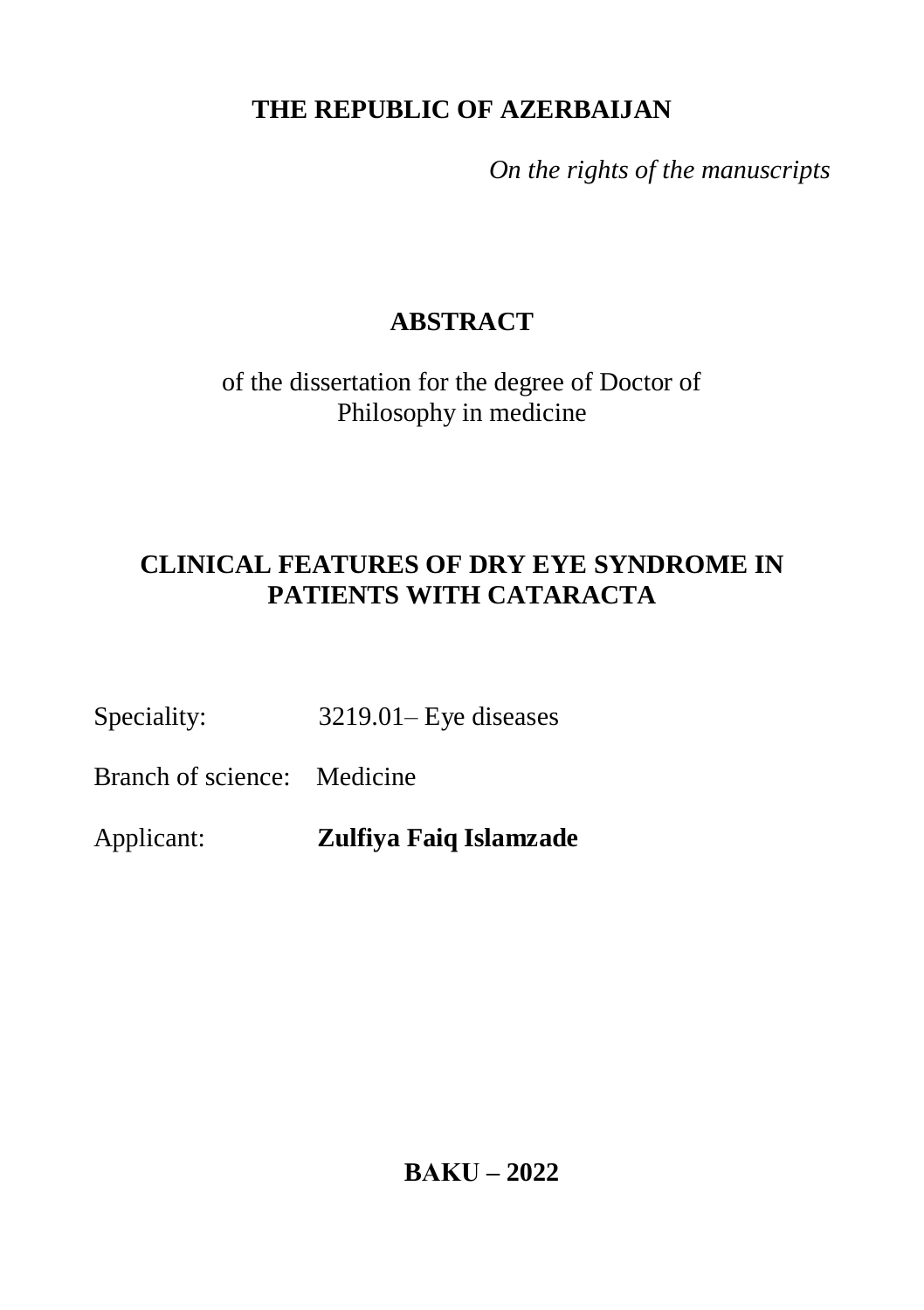The work was performed at the Department of Obstetrics and gynecology II of the Azerbaijan Medical University.

Scientific consultants: doctor of medical sciences, professor **Pasha İsmail Musayev**

Rəsmi opponentlər: doctor of medical sciences **Rasim Vahid Hajiyev** 

> doctor of medical sciences **Tural Pasha Galbinur**

doctor of philosophy **Vafa Ali Aslanova**

Dissertation Council FD 1.03 of the Supreme Attestation Commission under the President of the Republic of Azerbaijan operating at the National Ophthalmology Center named after academician Zarifa Aliyeva.

Chairman of the<br>Dissertation Council Corresponding member ANAS, honored scientist, doctor of medical sciences, professor \_\_\_\_\_\_\_\_\_\_\_\_\_\_\_\_\_\_\_\_\_\_ **Elmar Mustafa Gasimov** Scientific Secretary of the<br>Dissertation Council: doctor of medical sciences, docent \_\_\_\_\_\_\_\_\_\_\_\_\_\_\_\_\_\_\_\_\_\_\_ **Nazila Mammad Rustamova** Chairman of the Scientific<br>Seminar: doctor of medical sciences \_\_\_\_\_\_\_\_\_\_\_\_\_\_\_\_\_\_ **Nizami Aliniyaz Bagirov**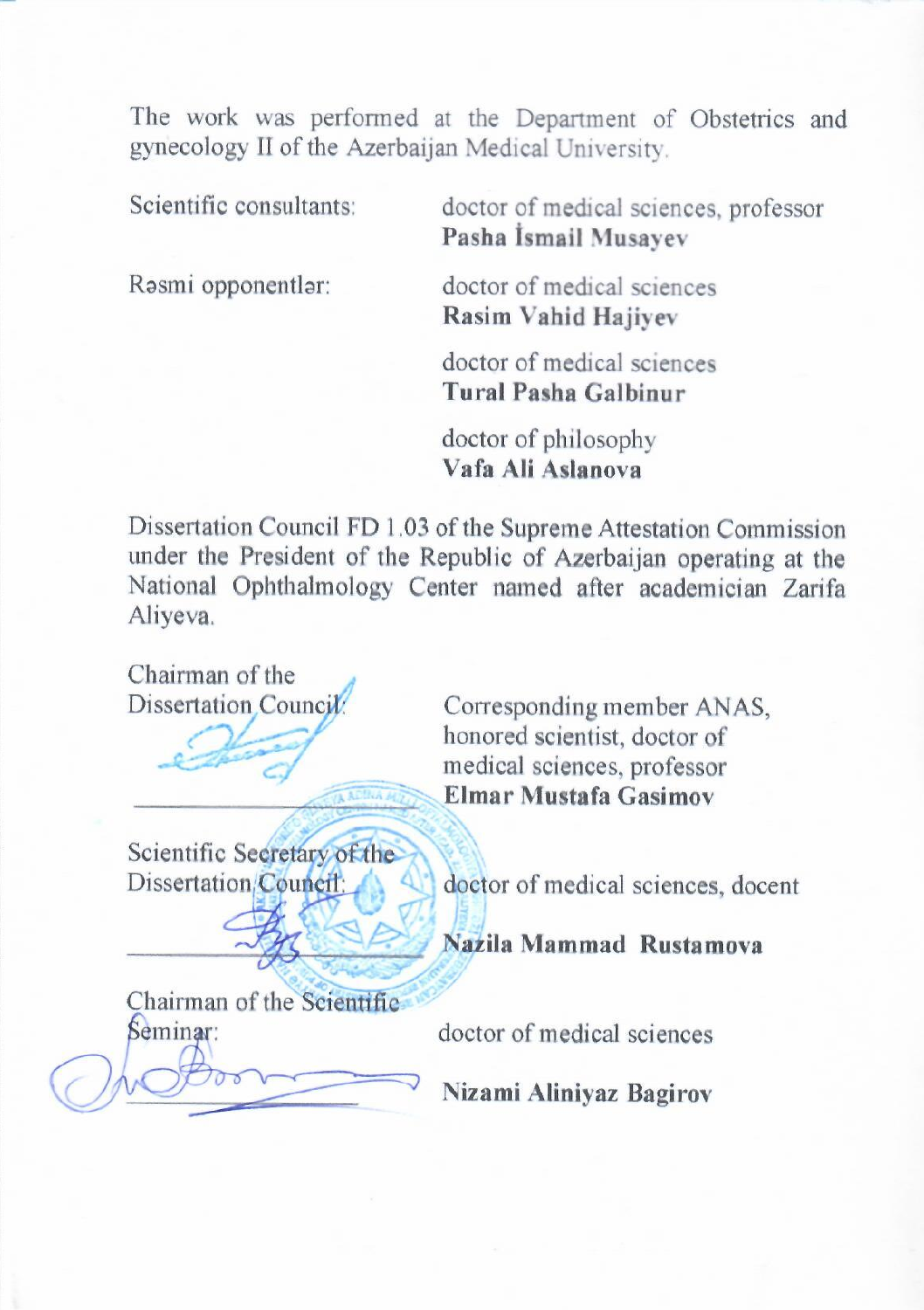### **GENERAL DESCRIPTION OF THE WORK**

**Relevance of the theme:** One of the most common eye diseases in the world is dry eye syndrome (DES), which is registered in about 1 milliard people<sup>1</sup>. DES is one of the most common eye diseases and is one of the main reasons for ophthalmic care<sup>2</sup>.

World's population from 10% to 20% suffers from this pathology, which accounts for 5,2% to 67% of the total number of ophthalmic patients<sup>3</sup> 2017-ci ildə DryEye

According to Workshop (DEWS) research, the prevalence of DES varies between 5-50% depending on the country and region<sup>4</sup>.

Increasingly important DES risk factors include climate and environmental changes, the use of various types of computers and gadgets, as well as medical and social factors<sup>5</sup>.

The high social nature of the dry eye problem is explained by the prevalence of different age groups around the world, eye discomfort, which significantly reduces the patient's ability to work and quality of life, as well as the risk of irreversible changes and complications in the surface tissues of the eye<sup>6</sup>.

1

<sup>&</sup>lt;sup>1</sup> Уражанова, М.Б. Синдром «сухого глаза» в артифакичных глазах //- Алматы Казахский медицинский университет непрерывного образования, - 2018. №2,  $-c.6-12.$ 

<sup>2</sup>Noor, N.A. Dry Eye Disease: The Undervalued Impact on Quality of Life **//** [World](http://irispublishers.com/wjovr)  [Journal of Ophthalmology & Vision Research –](http://irispublishers.com/wjovr) WJOVR, - 2018. 1(1), - p.1-2.

<sup>3</sup> Qasımov, E.M, Quru göz sindromunun diaqnostikasında müayinə üsullarının rolu / E.M. Qasımov, V.Ə.Aslanova // Oftalmologiya, - 2018. N2, - s.109-114.

<sup>4</sup> Stapleton, F. FOS DEWS II Epidemiology Report / F. Stapleton, M. Alves, V.Y. Bunya [et al.] // The ocular surface,  $-2017$ ,  $15(3)$ ,  $-$  p. 334-365.

<sup>5</sup> Горенков, Р.В. Синдром сухого глаза в общей врачебной практике / Горенков Р.В., Рябцева А.А., Агафонов Б.В. [и др.] // Эффективная фармакотерапия, - 2019, 33 (15), - c.30–36.

 $6$  Shah, S. Prevalence and associated factors of dry eye: Our experience in patients above 40 years of age at a Tertiary Care Center / S. Shah, H. Jani /[/ Oman journal](https://www.ncbi.nlm.nih.gov/pmc/articles/PMC4738658/)  [of ophthalmology. -](https://www.ncbi.nlm.nih.gov/pmc/articles/PMC4738658/) 2015. 8(3), - p. 151-156.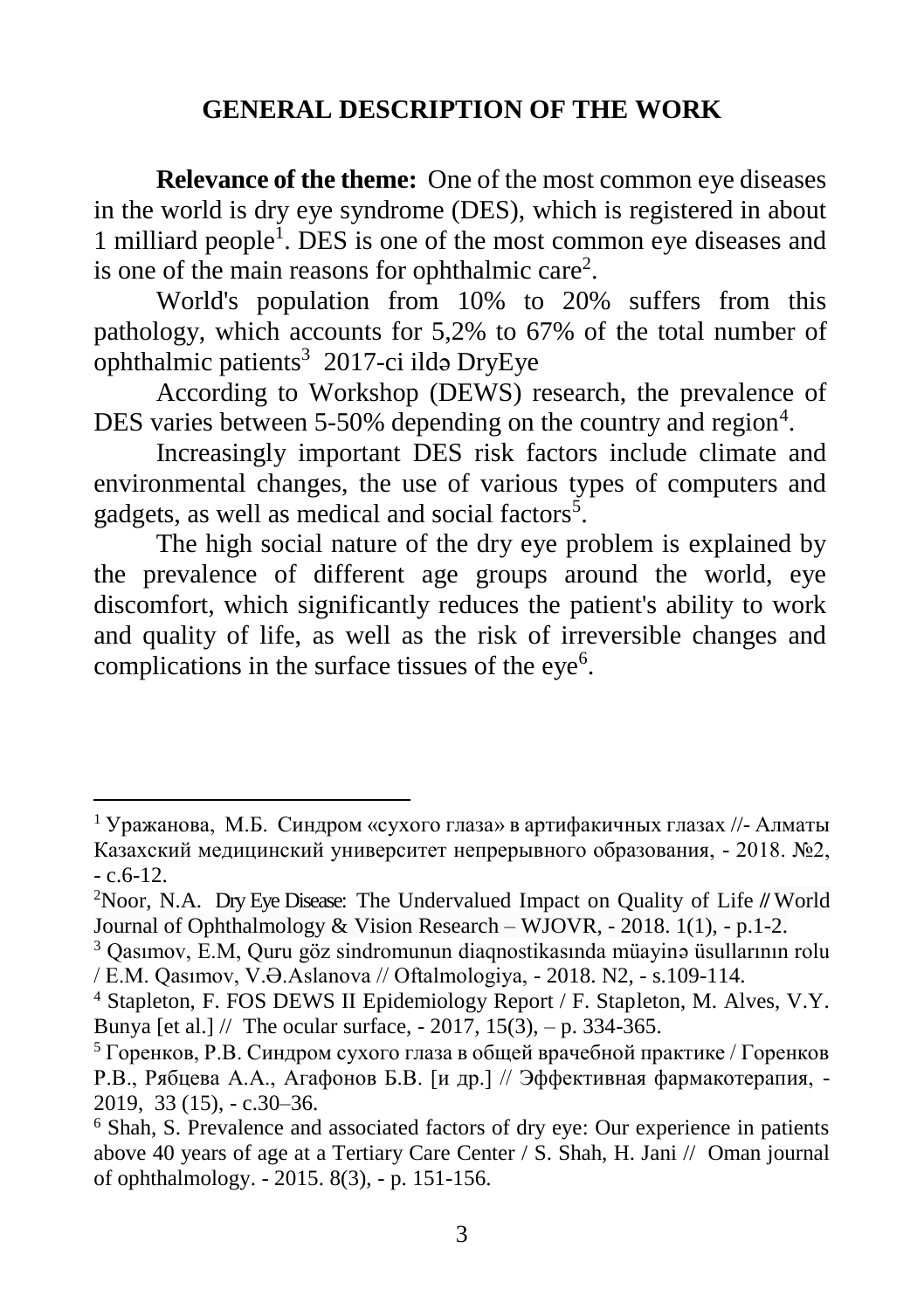Scientists also cite the age of 65 and women as a risk factor<sup>7,8</sup>.

Such prevalence of DES last years is due to the widespread use of keratorefraction surgery<sup>9</sup>.

The main factors that lead to the development of GGS after phacoemulsification are disruption of the corneal epithelium, conjunctiva and neutrophilic disorders as a result of cutting of nerve fibers of the cornea, changes in the activity of the tear arch at the level of the cornea - trigeminal neuralgia, corneal gland, cornea , refers to the instillation of antibacterial and anti-inflammatory drops for a long time after surgery<sup>10</sup>.

Uncomplicated phacoemulsification of cataracts has been shown to cause transient syndrome or an increase in the severity of preexisting  $DES<sup>11</sup>$ .

Dry eye disease should be treated locally and systemically. Local therapy uses tear substitutes, epithelial substitutes and antiinflammatory drugs, serum and soft contact lenses $^{12}$ .

Thus, the optimization of drug treatment of dry eye before and after surgical treatment of cataracts is one of the current problems of modern ophthalmic surgery.

**Object of research.** The material of the research was composed of 125 patients treated in the Ophthalmology Department of the Educational and Surgical Clinic of the Azerbaijan Medical University

1

<sup>&</sup>lt;sup>7</sup> Shanti, Y. Prevalence and Associated Risk Factors of Dry Eye Disease in 16 Northern West Bank Towns in Palestine: A Cross-Sectional Study / Y. Shanti, R. Shehada, M.M. Bakkar [et al.] // BMC Ophthalmology, - 2020. 20(1), p.26.

<sup>8</sup> Inomata, T. Characteristics and Risk Factors Associated With Diagnosed and Undiagnosed Symptomatic Dry Eye Using a Smartphone Application / T. Inomata, M. Iwagami, M. Nakamura // JAMA Ophthalmology, - 138(1), - p. 58-68.

<sup>9</sup> Qasımov E. M., Aslanova V.Ə. Quru göz sindromunun müasir müalicə üsulları (Ədəbiyyat icmalı) // Oftalmologiya, 2017, N2(24), c.100-105.

<sup>10</sup> Тонконогий С.В., Васильев А.В., Егорова А.В. Исследование состояния слезопродукции и эпителия роговицы у пациентов с возрастной катарактой // Современные технологии в офтальмологии, - 2019. № 2, - с. 60-62.

<sup>&</sup>lt;sup>11</sup> [Garg,](https://www.ncbi.nlm.nih.gov/pubmed/?term=Garg%20P%5BAuthor%5D&cauthor=true&cauthor_uid=32630999) P. Dry Eye Disease after Cataract Surgery: Study of its Determinants and Risk Factors / P. [Garg,](https://www.ncbi.nlm.nih.gov/pubmed/?term=Garg%20P%5BAuthor%5D&cauthor=true&cauthor_uid=32630999) A. [Gupta,](https://www.ncbi.nlm.nih.gov/pubmed/?term=Gupta%20A%5BAuthor%5D&cauthor=true&cauthor_uid=32630999) N. [Tandon](https://www.ncbi.nlm.nih.gov/pubmed/?term=Tandon%20N%5BAuthor%5D&cauthor=true&cauthor_uid=32630999) [et al.] //Turkish journal of ophthalmology, - 2020. 50(3), - p.133-14.

<sup>12</sup> Qasımov, E.M. Quru göz zxəstəliyinin müalicəsi / E.M. Qasımov, V.Ə. Aslanova // Sağlamlıq, -2017. N5, - s. 33-37.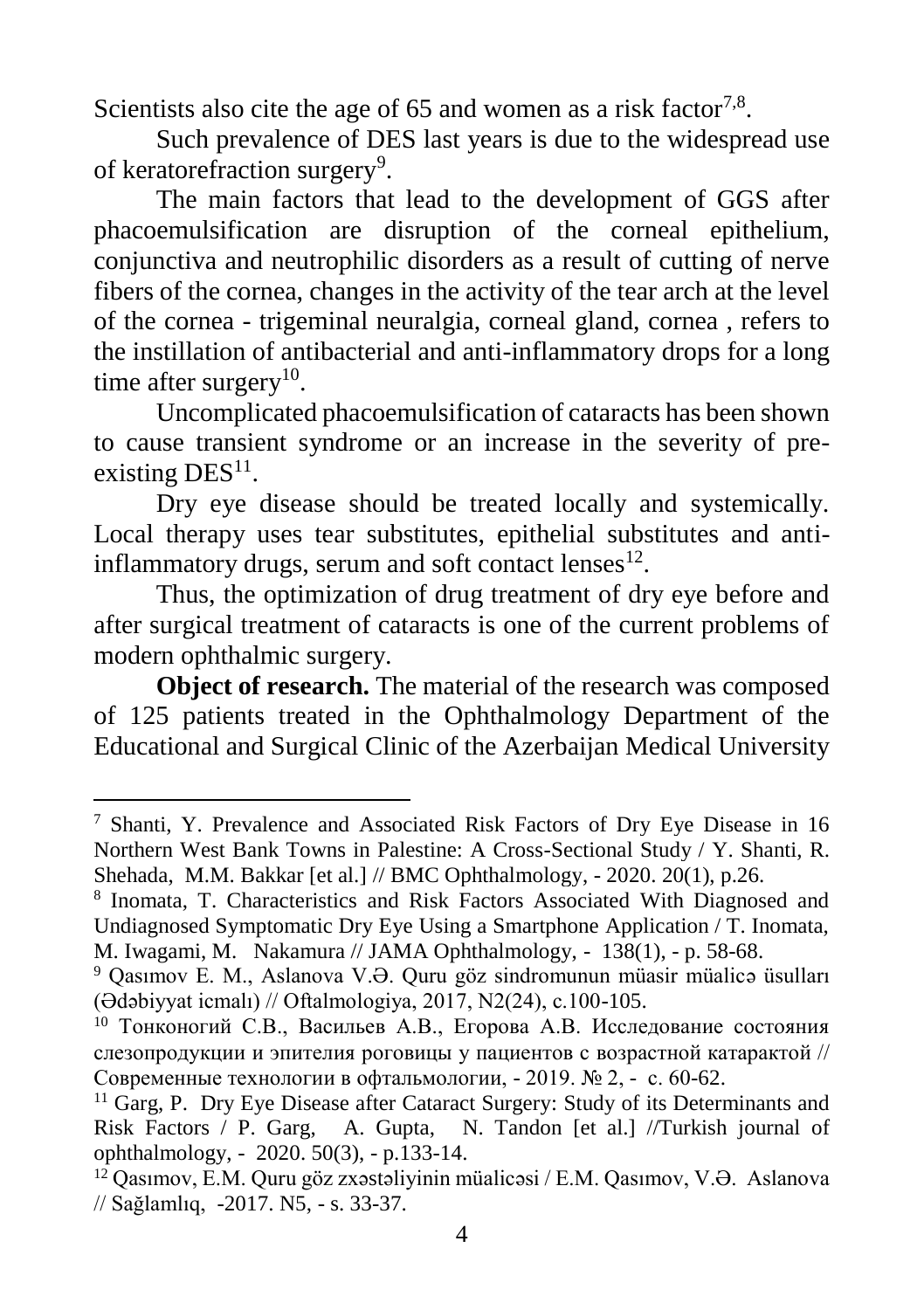during 2018-2019. The object of the study consisted of two groups: The main group - 63 patients receiving drug treatment for dry eye syndrome before and after surgical treatment of cataracts; Comparison group - 62 patients who received standard treatment only after cataract surgery. Patients ranged in age from 44 to 87 years.

**The purpose of the study** is to determine a rational list and sequence of diagnostic and therapeutic measures for patients with dry eye disease, in which surgical treatment of cataract is planned on the basis of complex clinical-laboratory studies.

### **Tasks of the research:**

- 1. To study the frequency, form and degree of severity of dry eye syndrome in patients with cataract disease and comparing it with the data in the literature.
- 2. To study the composition of the microflora of the conjunctival cavity in patients with dry eye syndrome, who is scheduled for surgical treatment of cataracts.
- 3. To determine the characteristics of diagnostic measures before and after phacoemulsification of cataracts in patients with dry eye syndrome, to optimize their volume and sequence.
- 4. To study the quality of life of patients with dry eye syndrome before and after Phacoemulsification of cataract and their satisfaction with the results of treatment.
- 5. To develop a differential approach for patients with dry eye syndrome, intended for surgical treatment of cataract, which allows to improve results in pre-operative medical preparation and postoperative treatment, reduce the frequency of complications and increase subjective satisfaction of patients with treatment results.

**Methods of research:** All patients included in the study underwent surgery - phacoemulsification with IOL implantation. Examination methods:

- clinical-anamnestic examination;
- visometry;
- refractokeratometry,
- tonometry;
- biomicroscopy;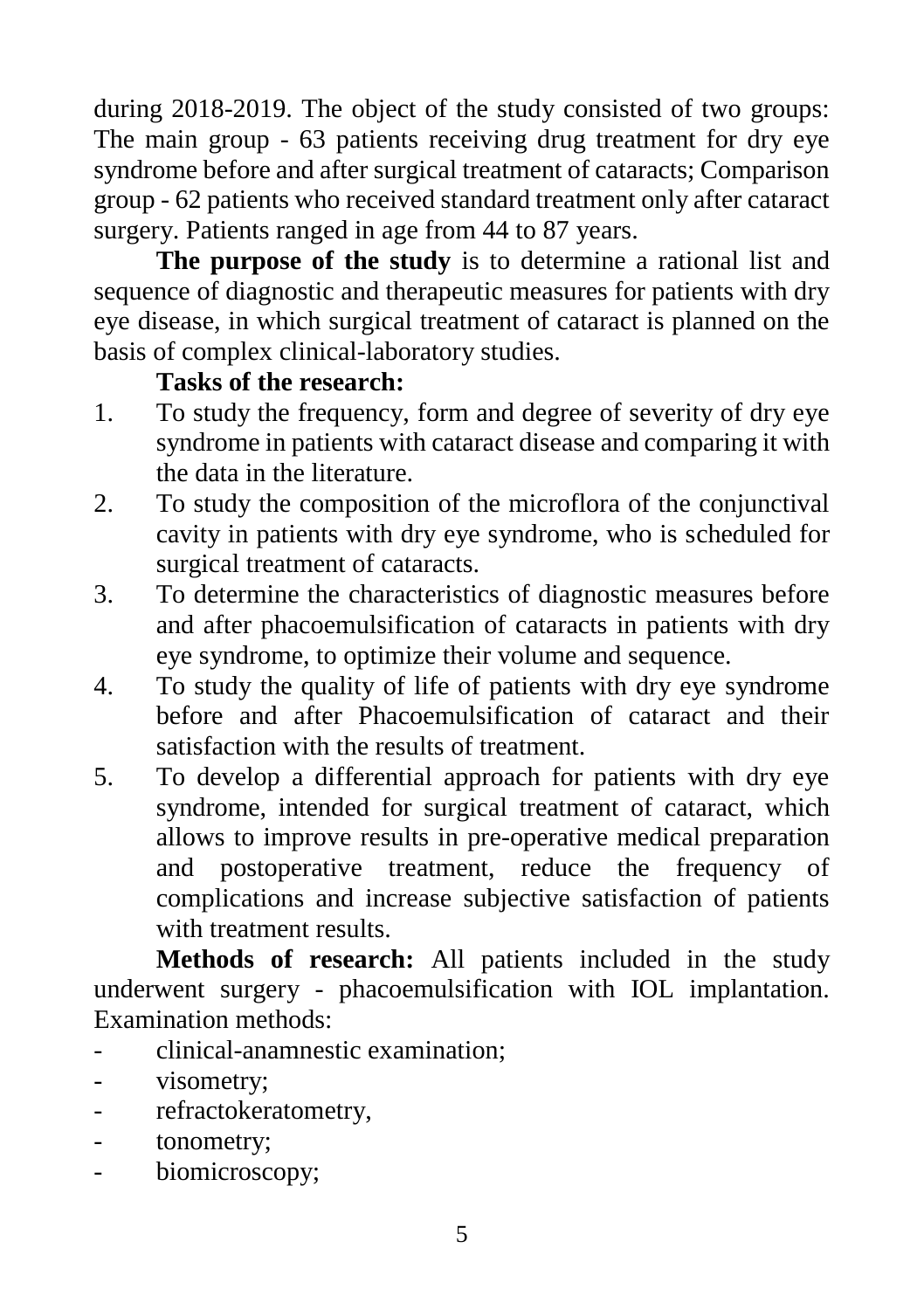- direct and back ophthalmoscopy;
- exoscopy, exobiometry;
- keratotopography
- optical coherent tomography of the anterior segment of the eye (OCT).
- Ocular Surface Disease Index (OSDI) survey
- Screen test.
- Norn tests
- Assessment of LIPCOF symptom
- W.D. Mather's compression test
- bacteriological examination of the microflora of the conjunctival cavity
- Mathematical and statistical analysis methods

**Scientific novelty of the research.** For the first time, the frequency, clinical forms, and severity of DES were studied in patients undergoing cataract extraction. Recommendations were developed based on a comprehensive clinical study and study of patients' quality of life, and the volume and sequence of diagnostic measures before and after surgical treatment of cataracts in patients with DES were optimized.

### **The main provisions of the dissertation submitted for defense:**

- 1. Cataracts disease is accompanied by DES, and patients are concerned about the discomfort, nausea, cramps that are characteristic of this syndrome.
- 2. Patients undergoing cataract surgery should be treated with DES before and after surgery.
- 3. Given the high frequency of chronic blepharitis in patients with cataracts, in addition to DES, bacteriological examination to study the composition of the conjunctival cavity microflora before treatment allows them to properly treat this syndrome.
- 4. Treatment of DES before and after surgical treatment of patients with cataracts gives good functional results, shortens the rehabilitation period of patients and, accordingly, improves quality of life.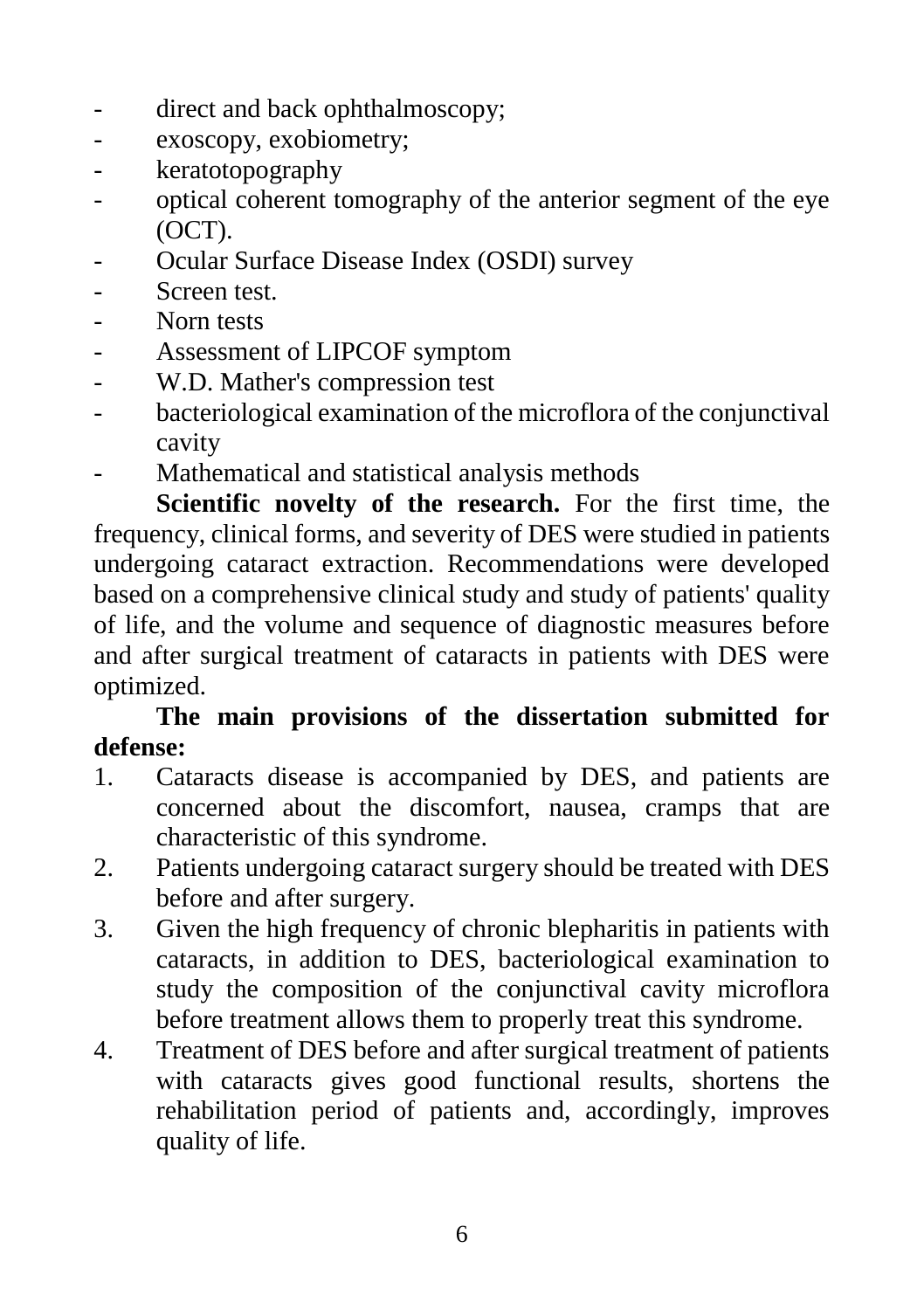**Practical significance of the research.** Comparing the results obtained and the literature, the diagnosis and treatment of DES in patients with cataracts has been optimized. Prior to surgical treatment of cataracts, OSDI screening has been shown to be necessary to correct DES. The effectiveness of prescribing anti-inflammatory drugs for the treatment of DES has been shown in patients requiring surgical treatment of cataracts. Positive effects of topical fluoroquinolone drugs have been shown to be the drugs of choice for antibacterial therapy in the preoperative period.

**Approbation of research work.** The main provisions and materials of the dissertation "IX Congress of Ophthalmologists of the Republic of Belarus with international participation" on December 13- 14, 2019 in Minsk; On April 10-12, 2019 in Baku VII Ежегодняя Международная научно-практическая Конференция «Актульные вопросы медицины» и «Спутниковый форум по общественному здоровью и политике здравоохранения»; at the conferences dedicated to the 100th anniversary of Tamerlan Aliyev in Baku on October 6-8, 2021 were presented.

The results of the research work were reported and discussed at the interdepartmental meeting of AMU on November 18, 2021 at the meeting No. 08, at the meeting No. 05 of April 18, 2022 at the Scientific Seminar of the FD 1.03 Dissertation Council operating under the National Ophthalmology Center named after academician Zarifa Aliyeva

**Application of research results.** The results of this research were applied to the treatment process in the ophthalmology department of the Teaching Surgery Clinic of the Azerbaijan Medical University.

**Published works.** 8 scientific works on the topic of the dissertation were published: 5 articles in peer-reviewed journals (2 of them abroad), conference materials and 3 theses in collections.

**The structure and scope of the dissertation.** The dissertation is written in 179 pages in the Azerbaijani language, from the introduction (8 pages, 14267 signs), literature review (34 pages, 63193 signs), materials and methods (22 pages, 21052 signs), Chapter 3 from personal research (18 pages, 14942 signs) , Chapter 4 (25 pages, 23924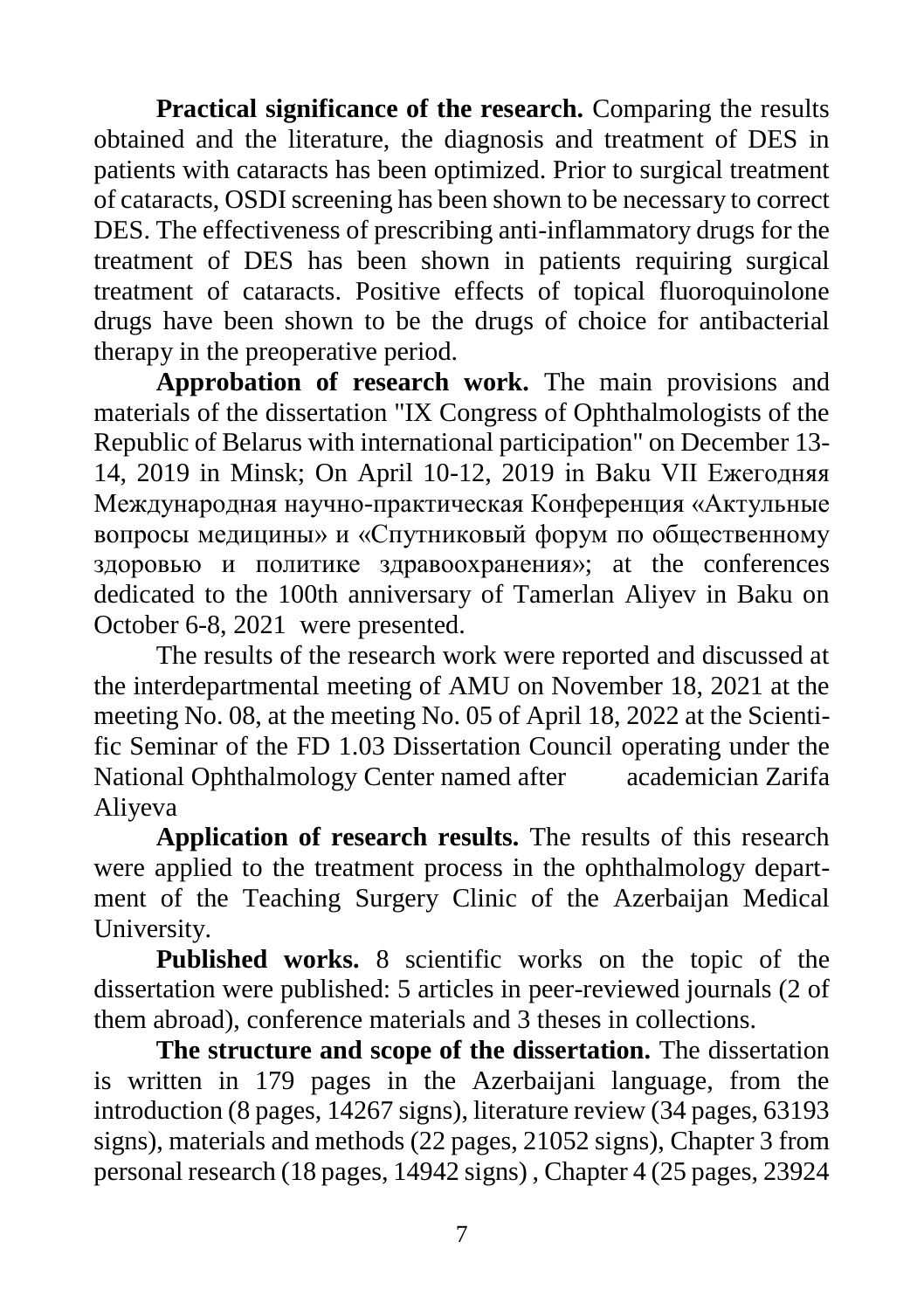characters), Chapter 5 (23 pages, 20086 characters), final (24 pages, 43649 characters), results (1 page, 1777 characters), practical recommendations (1 page, 1472 sign) (total 204367 signs). The dissertation consists of a list of 184 references. Of these sources, 20 were local authors and 164 were foreign authors. 34. illustrated with graphics, 27 tables and 16 figures.

## **MATERİAL AND RESEARCH METHODS**

During 2018-2019, on the basis of the Department of Ophthalmology of the Azerbaijan Medical University, 125 patients aged 40-90 years, with a confirmed diagnosis of "Сataract" were included in the examination.

The subject of the study is the objective determination of the presence and manifestation of dry eye syndrome before and after cataract surgery, the condition of the anterior surface of the eyeball, the condition of the eyelids and meibomian glands, the condition of the epithelial tear layer , information on preoperative and postoperative examination of patients, functional outcomes of surgical treatment of cataracts, postoperative complications, outcomes of surgical treatment of patients, depending on the treatment of dry eye syndrome before surgery in research and comparison groups Subjective satisfaction also included the degree of subjective manifestation and duration of dry eye syndrome in patients after surgical treatment of cataracts.

They were divided into two groups: 63 patients included in group I underwent cataract surgery with preoperative and postoperative treatment of dry eye syndrome according to the standard protocol. Of them, 30 (47,6%) were men and 33 (52,4%) were women. 62 patients included in the comparison group received standard drug treatment after cataract surgery. Of them, 30 were men (48,4%) and 32 (51,6%) were women.

All patients complained of varying degrees of impairment and poor quality of vision for 6 months to 5 years, "fog" in front of their eyes, and difficulty working at close range. Determining the sharpness of the eye showed that the best correction of visual acuity (VCL) was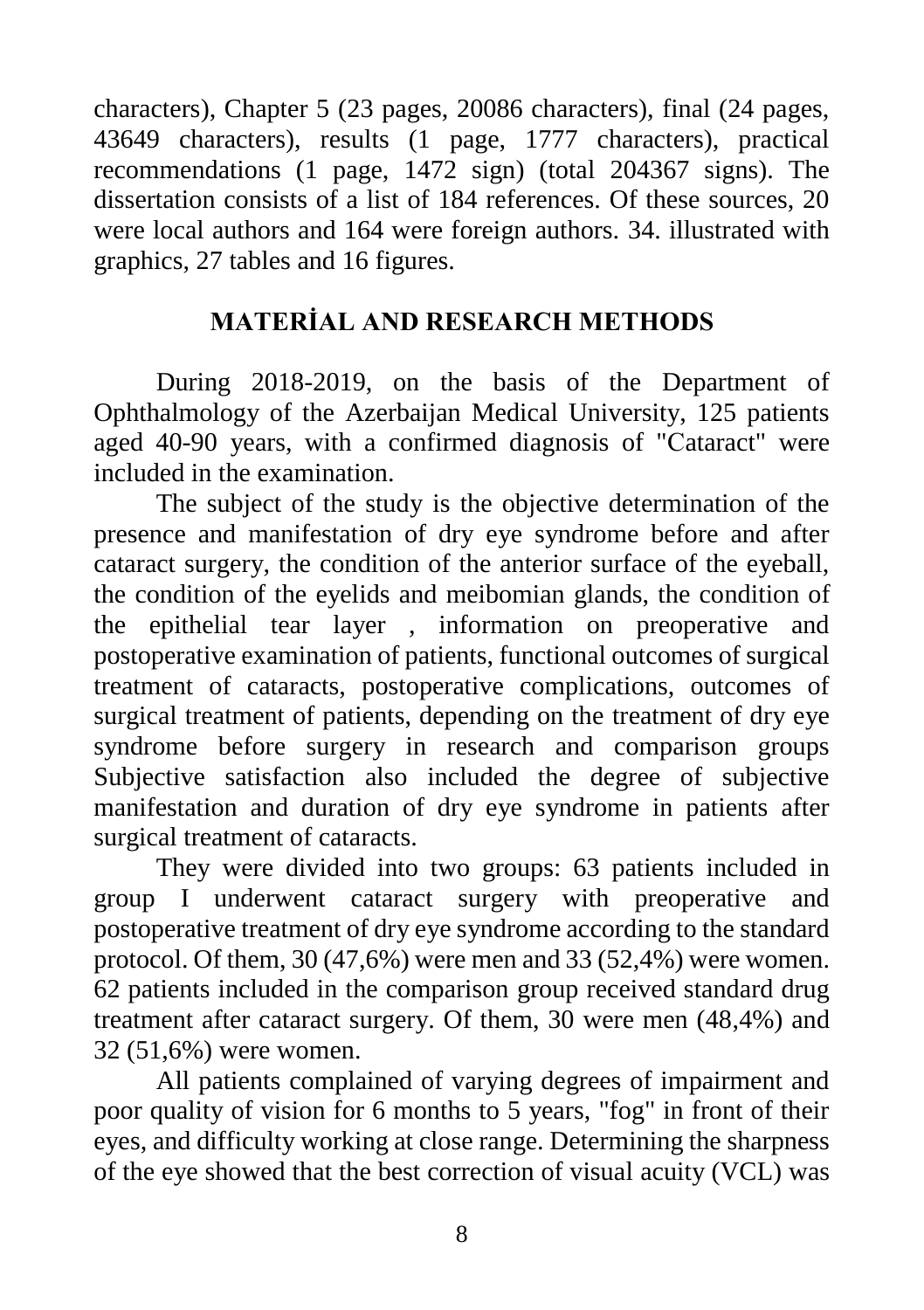as follows: from proper sensitivity to light to 0.1-43.2%, from 0.2 to 0.4-41.6% In the range of 0.5 to 0.7-15.2%.

Somatic pathologies were analyzed in the patients included in the study. We found that 96 (76.8%) patients had various somatic pathologies: cardiovascular diseases (ischemic heart disease, arterial hypertension, history of stroke or heart attack), type I or type II diabetes mellitus, rheumatoid arthritis, etc. 92 (73.6%) of patients reported taking various medications every day due to various pathologies.

In addition to cataracts, other ophthalmic pathologies have been studied in patients. Previously identified and potentially concomitant ophthalmologic pathologies affecting postoperative visual acuity were: glaucoma or ophthalmohypertension - 26 (20.8%) patients, agerelated macular dystrophy / retinal dystrophy - 24 (24%) patients.

All patients included in the study underwent surgery phacoemulsification with IOL implantation. Depending on the preoperative and postoperative drug treatment, patients are divided into two groups: the examined group and the comparison group. The groups were formed by randomization.

Clinical characteristics of patients were analyzed by groups. The examined group (group I) consisted of 63 patients (63 eyes). They were prescribed surgical treatment of cataracts - treatment of dry eye syndrome, depending on the severity, along with standard drug treatment before and after phacoemulsification with IOL implantation. Of them, 30 were men and 33 women, which is 47.6% and 52.4%, respectively. The mean age of patients was 62.8 (44-87 years).

 Most of the patients with age-related cataract disease (45,9%) have been diagnosed with mature cataract, while only 14,7% of patients have been diagnosed with cataract at the initial stage.

All patients complained of varying degrees of impairment and poor quality of vision for 6 months to 5 years, "fog" in front of their eyes, and difficulty working at close range. Determination of visual acuity showed that the best correction of visual acuity was as follows: correct sensitivity to light from  $0.1$  to  $43.2\%$ , from  $0.2$  to  $0.4-41.6\%$ , from 0,5 to  $0.7 - 15,2\%$ .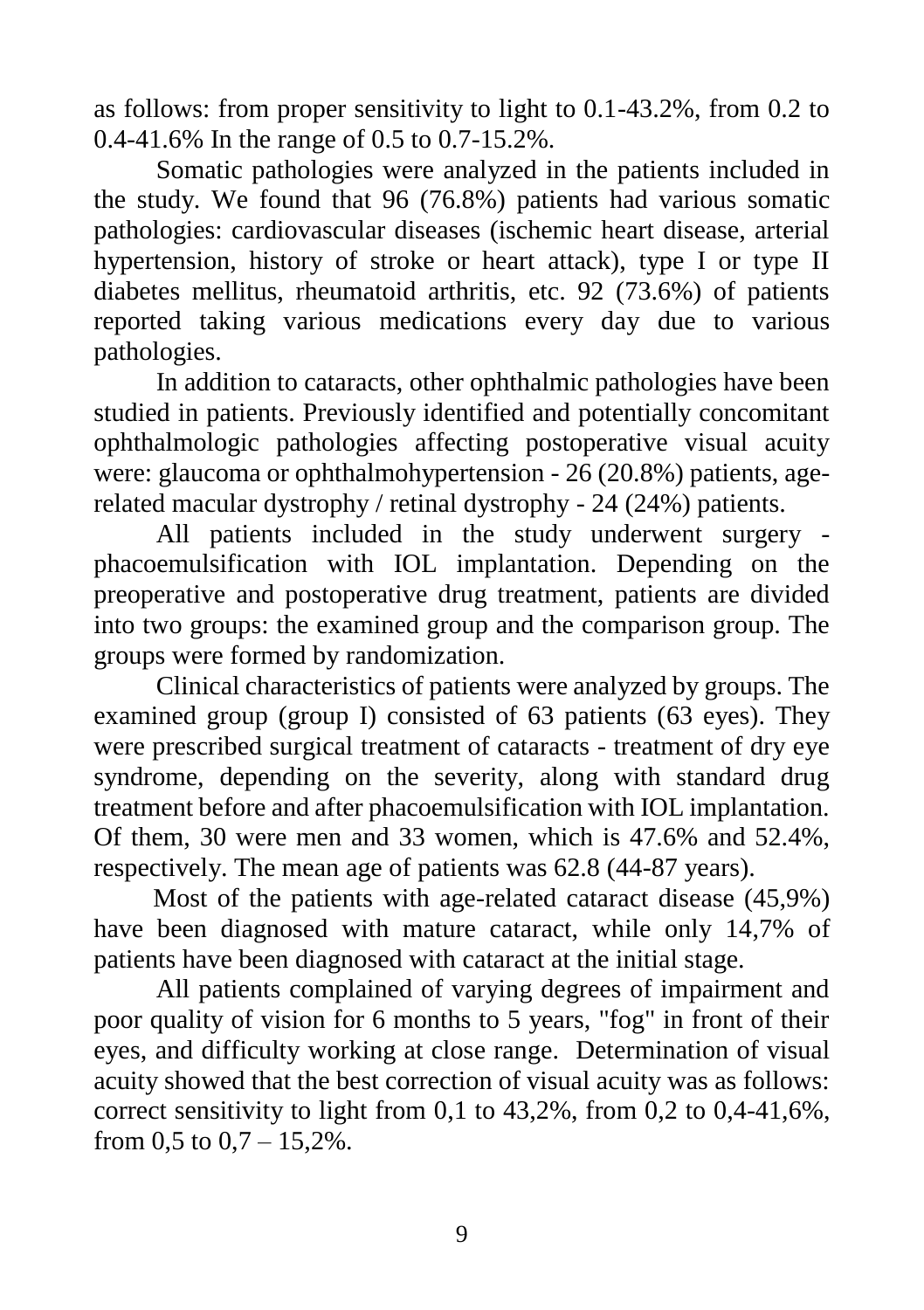In 76,8% of patients (96 people), various somatic pathologies were previously diagnosed: cardiovascular diseases (ischemic heart disease, arterial hypertension, stroke, heart attack in the Anamnesis), type I or II diabetes, rheumatoid arthritis and others. 73,6% (92) of patients reported taking medicamentous drugs every day.

Concomitant ophthalmologic pathology, which had been identified earlier and potentially affected the sharpness of vision after surgery, was as follows: glaucoma or ophthalmohipertension – 26 patients (20,8%), age - related macular dystrophy / dystrophy of the retina- 24 patients (19,2%).

Detailed anamnesis was collected from patients. General ophthalmological examinations: visometry, refractokeratometry (Tomey RC-5000), tonometry, biomicroscopy, direct and reverse ophthalmoscopy; including exoscopy, exobiometry (Sonomed, E-Z Scan AB 5500). According to the instructions, keratotopography (Sirius C.S.O, Italy), optical coherent tomography (OCT) of the anterior segment of the eye were performed, including pachymetry (Zeiss Meditec). The calculation of the introocular lens was performed with the help of IOL-master (Nidek), taking into account the desired target refraction.

The following methods were used at all stages of the work to examine the functional status of tear synthesis: Shirmer test was performed to determine the volume of the water component of the tear fluid, the height of the tear meniscus, the presence of LIPCOF symptom was determined, the time of tearing of the tear membrane was determined to assess the quality and quantity of the lipid component of the tear membrane, compression test, as well as biometrics of meibomian glands were performed. Patients' quality of life was determined based on the VF-14 (Visual Function) survey.

The short end of the strip is placed behind the lower eyelid at the border of the outer and middle third, so that its short edge reaches the bottom of the lower conjunctival dome without touching the cornea, and the curvature is located at the edge of the eyelid. The patient was asked to keep his eyes closed during the test. The test was performed on both eyes at the same time. The stopwatch was activated as soon as the test strips were inserted. After 5 minutes, the strip was removed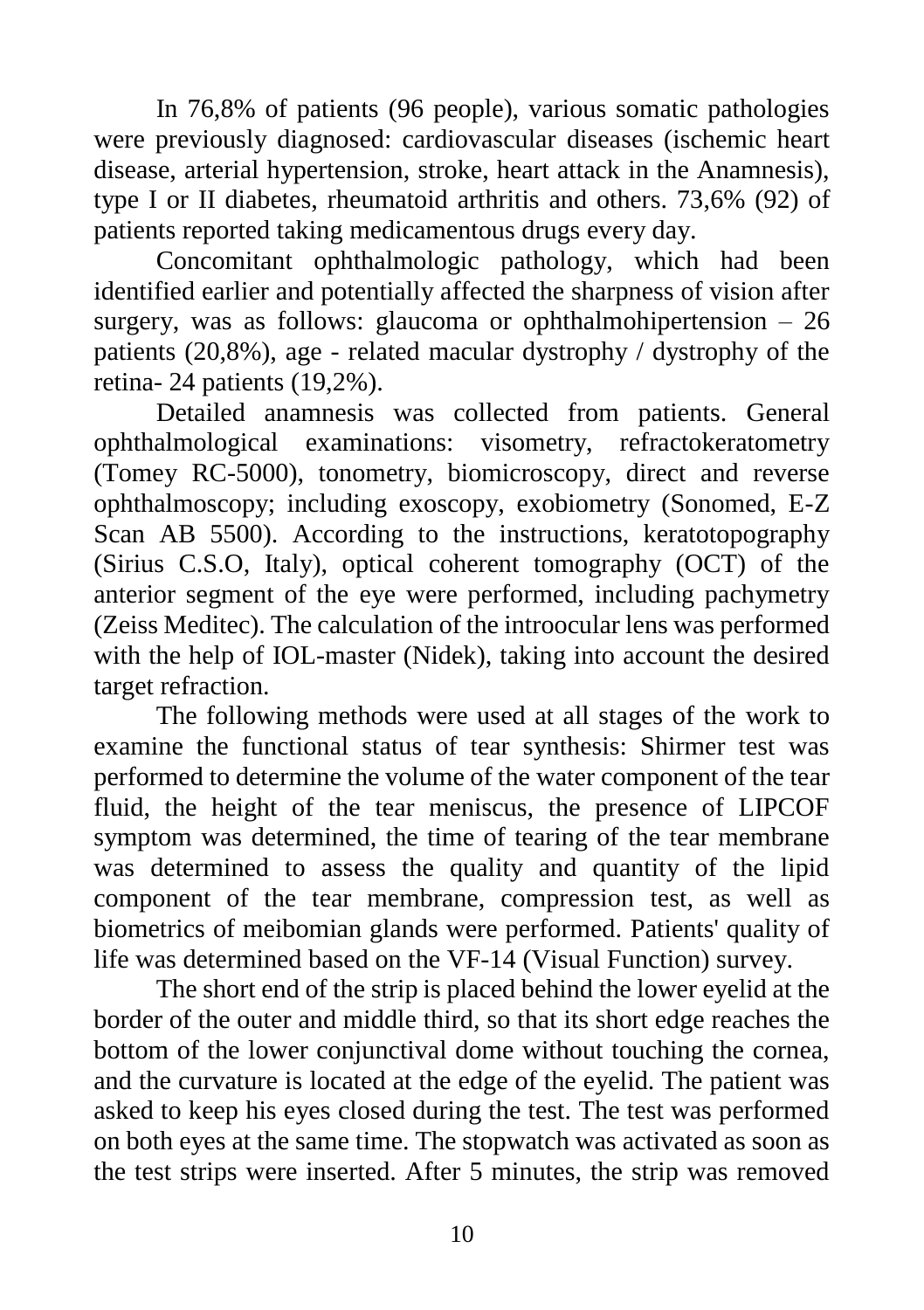and the moistened part of the long end of the strip was measured, starting without bending.

The results of the Schirmer test were evaluated according to the following criteria:

- $Normal \t > 15 \text{mm}$  within 5 minutes
	- Slight decrease in tear synthesis  $> 10-15$  mm within 5 minutes
- Partial reduction of tear synthesis  $> 5$ –10 mm within 5 minutes
- A sharp decrease in tear synthesis  $\leq$  5 mm in 5 minutes

During a 30-second-minute rapid wetting of the strip, the results were considered unfounded and the situation was assessed as a synthesis of reflective tears.

The ratio of the height of the tear meniscus (the part of the cornea resting on the cornea) to the base (the free edge of the eyelid) was calculated. The results are expressed in absolute terms. According to the data obtained, the main tear synthesis was assessed as normal, low or high.

Assessment of LIPCOF symptom is a non-invasive accurate diagnostic test for dry eye syndrome and is based on a specially designed scheme.

0 - no layers, I degree - one permanent layer, II degree - two layers up to 0.2 mm, III degree - more than two permanent layers more than 0.2 mm.

The test was repeated three times, after which the indicators were analyzed. The results of the Norn test were evaluated based on the following criteria:

| Normal                                                                                                                      | $>10$ seconds |
|-----------------------------------------------------------------------------------------------------------------------------|---------------|
| $\mathcal{O}11.14 \ldots 1.14$ is $\mathcal{O}1.14$ is a set of $\mathcal{O}1.14$ is $\mathcal{O}1.14$ is $\mathcal{O}1.14$ |               |

- Slight reduction of tear rupture time 5-10 seconds
- Sharp decrease  $\le$  5 seconds

Immediately after the Norn test, the presence or absence of epithelial defects was determined by the intensity and area of fluorossein staining of the corneal surface. The scale of the National Eye Institute Workshop grading system (USA) was used to determine the degree of damage. According to this system, the cornea is divided into 5 segments (upper, lower, lateral, medial and central).

W.D. Mather's compression test was performed to accurately examine the edges of the eyelids and the meibomian glands, at which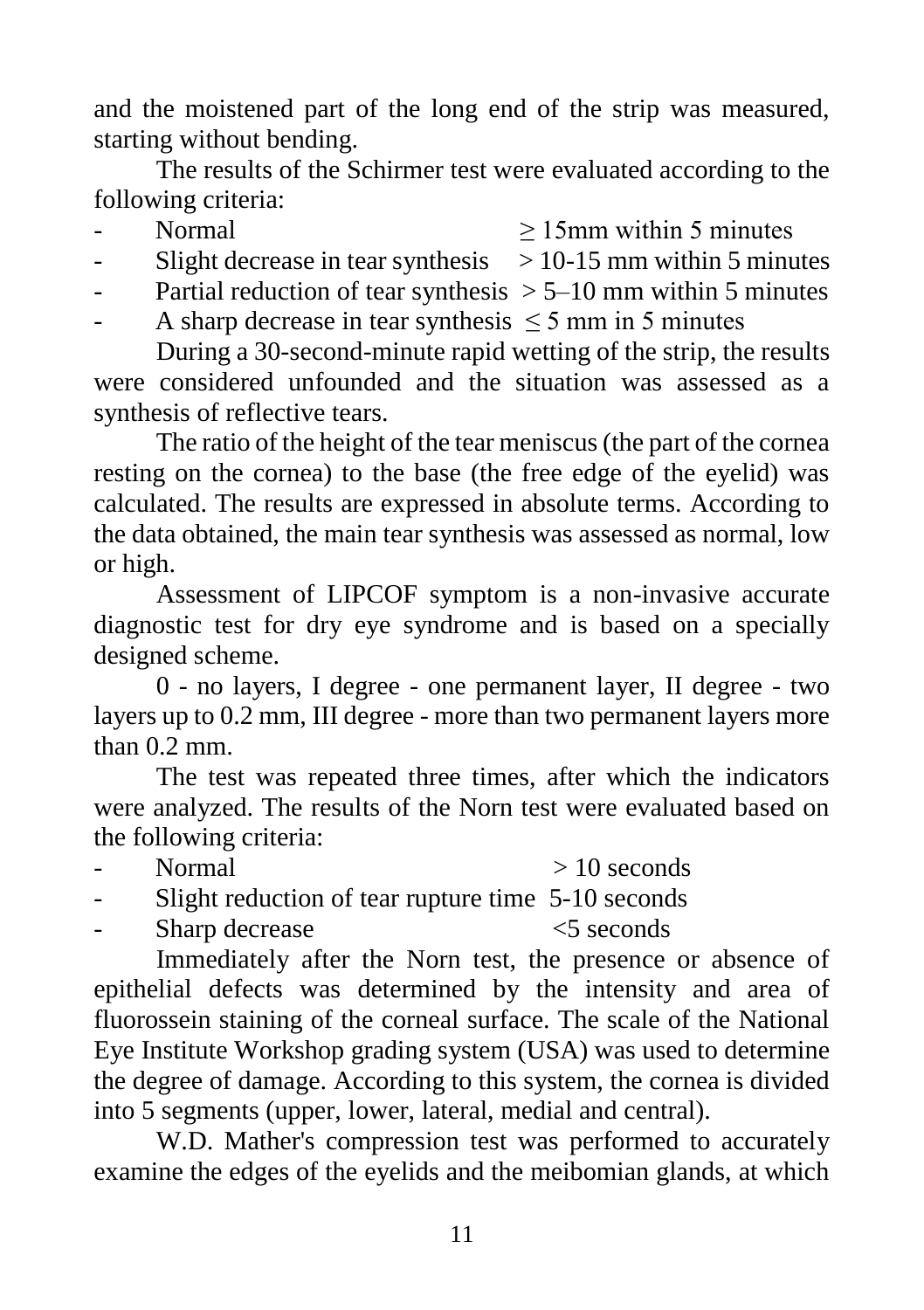time a compression was performed on the middle third of the lower eyelid. The quantity and quality of secretions secreted by meibomian glands were assessed between 0-3 points.

0 - transparent and easily secreted;

- 1 secretion is secreted with difficulty, thickened;
- 2 secretion is sharply thickened, uneven secretion;
- 3 no secret.

Eighteen of the patients included in the study had a normal W.D.Mathers test. The number of such patients was 28 in the main group and 27 in the comparison group. In the group of patients with difficulty secreting and participating in the secretion, ie the number of patients corresponding to the 2nd degree of the test was 9 (14.3) in the main group and 9 (14.5) in the comparative group. The number of patients with severe secretion and unequal secretion was 21 (33.4) in the main group and 21 (33.8) in the comparison group. The number of non-secret patients was lower in both groups, with 5 (7.9) in the main group and 5 (8.1) in the comparative group, respectively. Based on the available data, it can be concluded that various degrees of dysfunction of the meibomian glands are generally found in the majority of patients, which is 56%. This indicator was 55.6% in the main group and 56.5% in the comparison group. No differences were found between the groups on the presented parameters ( $U = 1935.5$ ,  $p =$ 0.928).

Complete ophthalmologic examinations were performed within 1, 3, 6 months after surgery. Clinical specimens were presented in patients with chronic blepharitis to assess the condition of the eyelids during follow-up examinations. Typical symptoms are hyperemia of the bulbar conjunctiva, thickening of the eyelids, swelling and hyperemia, the presence of telangiectasia, as well as obstruction of the orifices of the meibomian glands and foamy secretions. In 6 patients in the main group and in 5 patients in the comparison group, small amounts of "protein fibers" were found, which are characteristic of the protrusion of dry eye syndrome. The total number of such patients was 8.8%. Statistical processing of the results of the clinical study was performed on a personal computer using Statistica 10 (StatSoft Inc., USA) and Microsoft Excel 2016 statistical packages for Windows 10.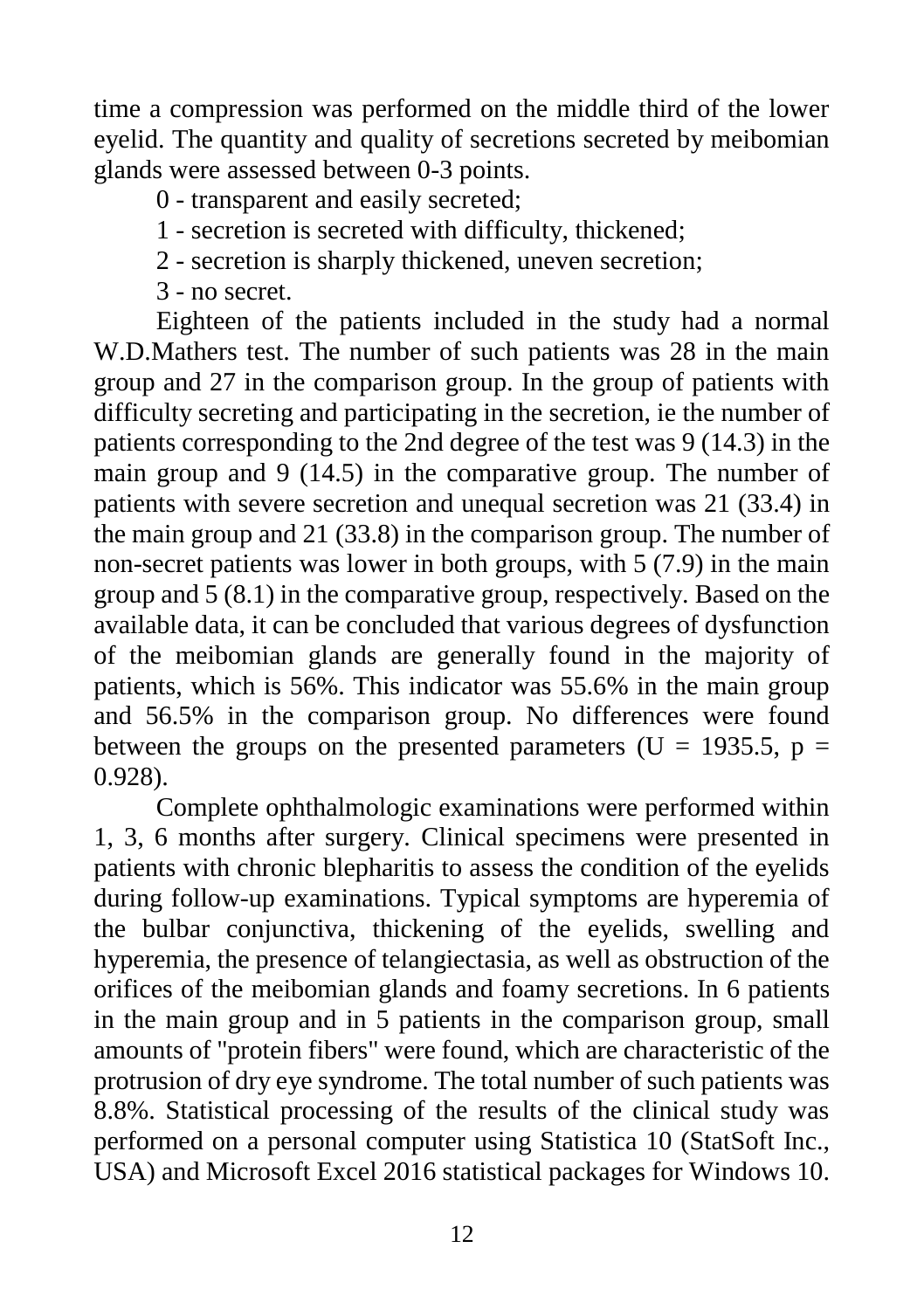The Wilcoxon (t) criterion was used in the comparison of two interdependent groups according to the quantitative trait. In the study groups, the accuracy of the differences in the data characterizing the signs of quality was determined based on the measure of the conformity criterion  $(\chi^2)$ . To determine the relationship between cases, the coefficients of the correlation Pirson  $(r)$ , Spirman  $(\rho)$  were used. The results of the study were considered accurate if the differences between important indicators were not less than 95% ( $p<0,05$ ).

#### **RESULTS OF THE STUDY AND THEİR DİSCUSSİON**

Examination of the anterior incision of the eye through a slit lamp began with an examination of the eyelids, eyelid ribs, location and condition of the lashes, as well as a detailed study of the conjunctiva at the level of the open eye slit. LIPCOF symptom is a pathognomotic phenomenon for patients with dry eye disease, and its detection is one of the stages of research that reflects the level of prevalence of this problem.

LIPCOF symptom is a pathognomotic phenomenon for patients with dry eye disease, and its detection is one of the stages of research that reflects the level of prevalence of this problem. This symptom was identified in 64% of patients; in 46% of the main group and 42% of the comparison group showed a high degree of manifestation (II and III degrees). During biomicroscopy, the tear meniscus height was assessed as normal in 74 patients (59,2%), low in 46 cases (36,8%), and tear meniscus was practically absent in 5 patients (4%). The results of the comparative analysis between groups I and II showed no significant differences (t =  $0,379$ , p =  $0,654$ ).

The condition of the eyelids was assessed during subsequent examinations of the patients. This was correct in the majority of patients. Minimal involution (senile) eyelid transformation was found in 5 patients (4%) without complain of hydration.

Accurate conjunctival examination revealed relative hyperemia (from mild to severe) in 58 people at the level of an open eye incision compared to its condition in other departments, which is 46,4% of the total number of patients. This symptom was found in 22 patients in the form of a pronounced manifestation, which is 17,6%. This symptom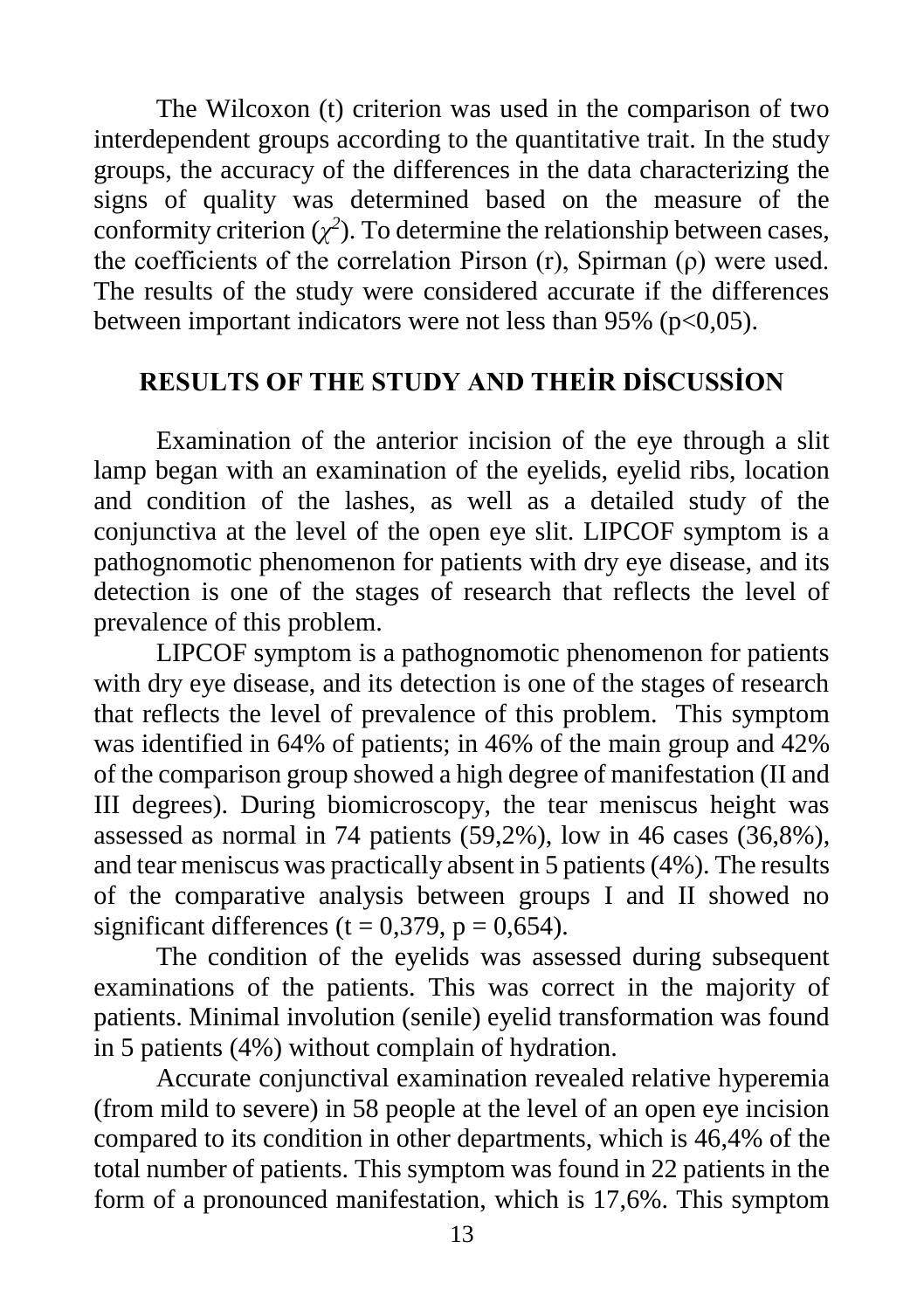is considered a pathognomonic symptom for dry eyes. Signs of microbial inflammation in this case have not been detected.

Bacteriological research was conducted on 58 patients during the preoperative examination. Out of 58 patients involved in bacteriological examinations, 29 patients were from the main group and 29 patients were from the comparison group. A total of 34 (58.6%) patients tested positive. The material was removed into the conjunctival space before any diagnostic drops were injected. The sterile rod was rubbed into the conjunctival dome and the material was placed in a test tube containing a nutrient medium.

Bacteriological examinations were performed in both groups of patients diagnosed with chronic blepharitis. Foamy secretion with different manifestation degree characteristic for chronic blepharitis was found in 14 patients (11,2%). Chronic blepharitis was found in 59 patients, which is 47,2%. Then, a precise examination of the cornea surface was carried out and the condition of the epithelial cover of the cornea (the presence of "dryness" areas of epithelial coating, epitheliopathy, erosions, dystrophic foci, neovascularization and cornea scars) was assessed. In 80,8% of cases, the cornea is completely epithelialized and not stained with fluorescein. Pathological staining was detected in 2 patients (1,6%). In other cases, punctate epithelial defects were found with minimal staining.

The rate of change was assessed on the Oxford National Eye Institute Workshop grading system (USA).

An in-depth examination of the anterior section of the eye was carried out in all patients with phacoemulsification of cataract planned for IOL(intraocular lens) calculation.

Only 36,8% of patients scheduled for phacoemulsification of cataracts with IOL implantation had normal tear synthesis, and 63,2% had varying degrees of tear synthesis. At the same time, a slight and significant decrease was found in 67 patients (53,6%).

The examined group (group I) consisted of 63 patients (63 eyes). They were prescribed surgical treatment of cataracts - treatment of dry eye syndrome, depending on the severity, along with standard drug treatment before and after phacoemulsification with IOL implantation. Of them, 30 were men and 33 women, which is 47.6% and 52.4%,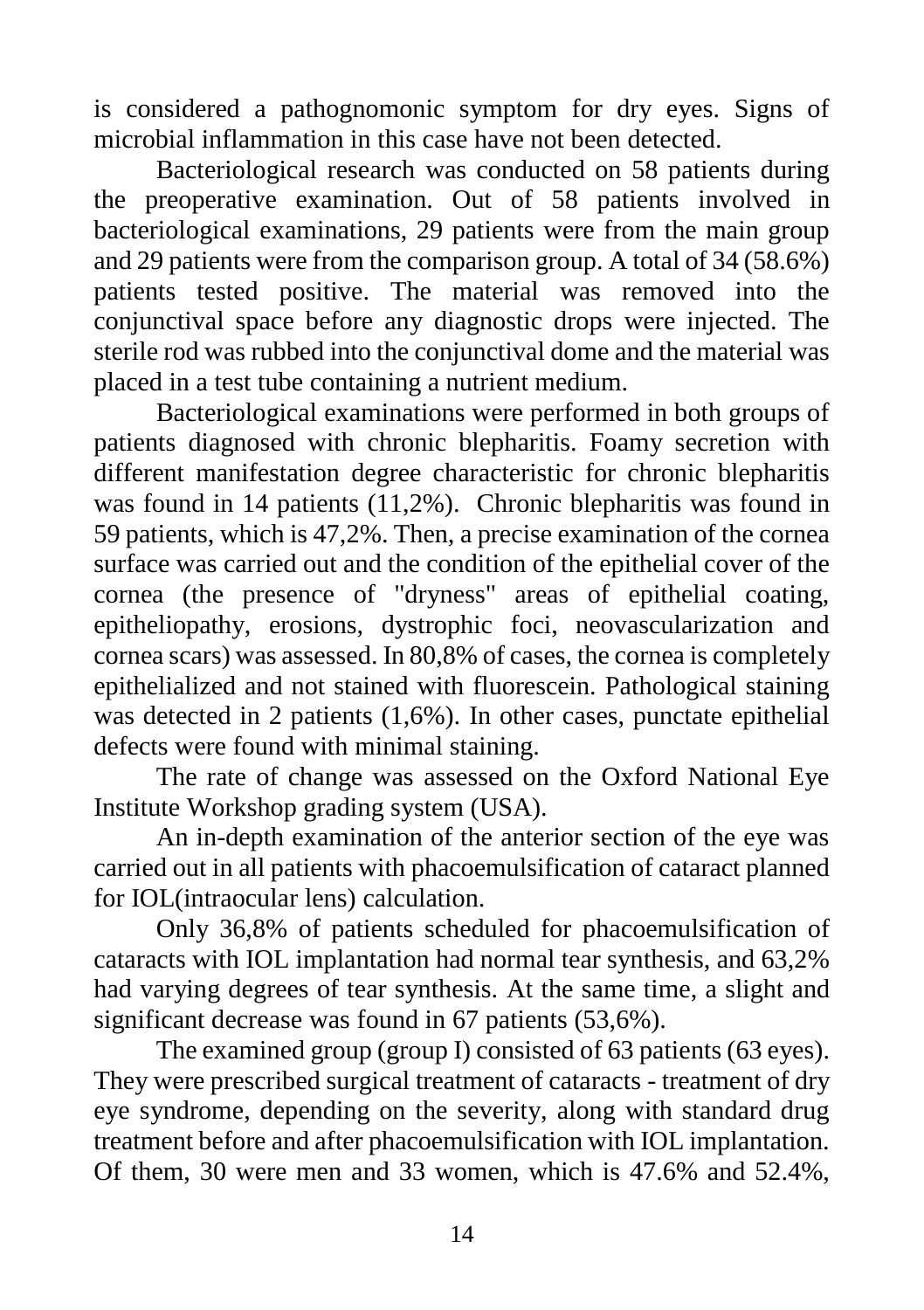respectively. The mean age of patients was 62.8 (44-87 years). The comparison group consisted of 62 patients (62 eyes). After phacoemulsification of the cataract with IOL implantation, standard medical treatment was prescribed. Of these, 30 were men (48.4%) and 32 (51.6%) were women. The mean age of patients was 62.3 (43-87 years). The time of tear rupture in the examined patients was 7,0 (3.0- 10.0) seconds. Only 25,6% of patients were diagnosed with a normal condition of the epithelial membrane, and 74,4% were found to have a violation of the stability of the tear membrane. A sharp decrease in tear rupture time was found in 18,4% of patients. Based on the data presented, it can be concluded that various manifestations of meibomian gland dysfunction were found in the majority of patients, which is 56%. This indicator was 55.6% in the main group and 56,5% in the comparison group. Differences between groups on this parameter were not identified (U=1935,5, p=0,928).

The patients were divided according to the degree of clinical presentation of dry eye syndrome as follows: mild manifestations-20%, moderate  $-41,7\%$ , and severe manifestations  $-38,3\%$ . No extreme manifestations of dry eye syndrome were detected, such patients were excluded from the study at the screening stage. At 88,2% gram-positive microflora was detected, where coagulazanegative Staphylococcus and St.aureus were the majority-79,4%. Only in 4 cases gram-negative conditionally pathogenic flora was found (Enterobacter clo-acae, Escherichia coli) – 11,8%. The detected microflora was 97,1% sensitive to antibiotics from the group of fluoroquinolones (ofloxacin, levofloxacin, moxifloxacin). Highly resistant microorganisms were not detected.

In-depth examination of the anterior segment of the eye was performed in all patients scheduled for phacoemulsification of cataracts to calculate IOL. In most cases, refraction before surgery was emmetropic or myopic – 80,8%. 73,6% of patients preferred mild myopia.

lthough there were no statistically significant differences in refraction characteristics between the groups, 12.6% of patients in the main group with dry eye syndrome and 12.9% in the comparison group had refractive, keratometry, and topography scores. , Was observed to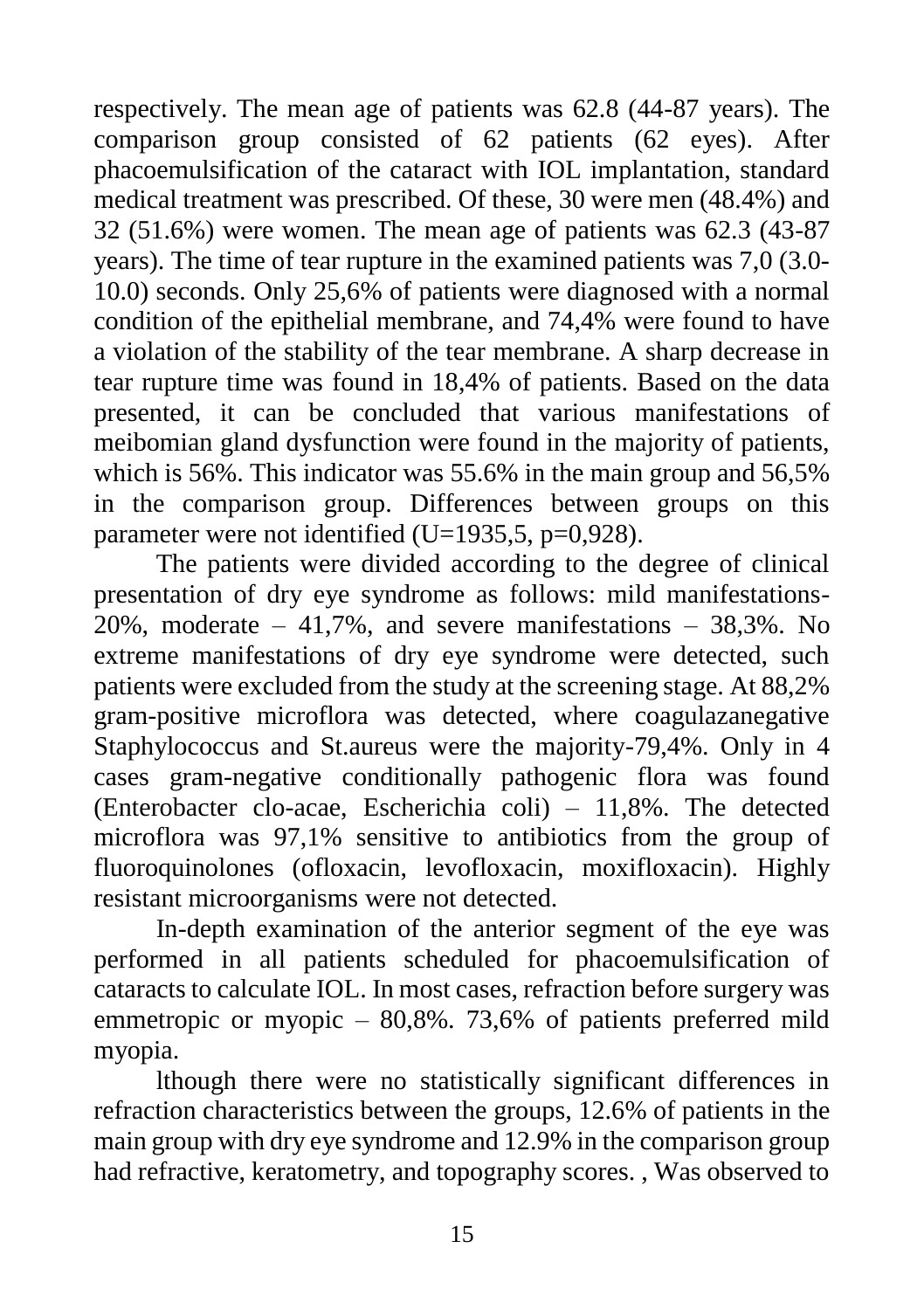vary between 75-1.75 diopters. In such cases, the main group of patients was offered to start tear replacement therapy and after 2-3 weeks to be examined for IOL in the background of treatment. Calculations were performed on the average indicators in the patients of the comparison group. It was possible to compare the intraocular pressure of the patients and 13.8 mm Hg in the main group and 13.9 mm Hg in the comparison group. was. In the central zone, the thickness of the cornea in all cases varied within the norm, no differences were found between the groups, the average was  $532.4 \pm 1$ 46.2 μm.

The results of preoperative examinations showed that the patients of the examined groups could be compared by sex, age, type of cataract, the presence of concomitant local and somatic pathologies, which allowed to compare the effectiveness of their treatment in the future. The analysis of the obtained data did not reveal any differences between the groups according to these parameters. In order to determine the desired target refraction, the patient was interviewed to clarify his wishes and possible options were explained. 73.6% of patients preferred mild myopia.

Although there were no statistically significant differences in refractive index between groups, 12,6% of patients with dry eye syndrome in the main group and 12,9% in the comparison group showed refraction, keratometry and topography in the range of 0,75- 1,75 diopters. Patients from the research group and the comparison group were examined in the first postoperative period (7 days), as well as for 1 and 3 months.

**Primary results of surgical treatment of cataracts.**  Phacoemulsification of cataracts with İOL implantation was performed by experienced surgeons in both groups using the same device and consumables. The technique of operations was identical.

Data on the dynamics of LIPCOF symptoms were reported, which showed that in both groups there was a significant increase in the incidence of this symptom 1 month after surgery, which indicates an exacerbation of dry eye syndrome as a result of surgical trauma, antibacterial and anti-inflammatory drugs. However, the incidence of LIPCOF symptoms (assessment 3 points) one month later was 20,6%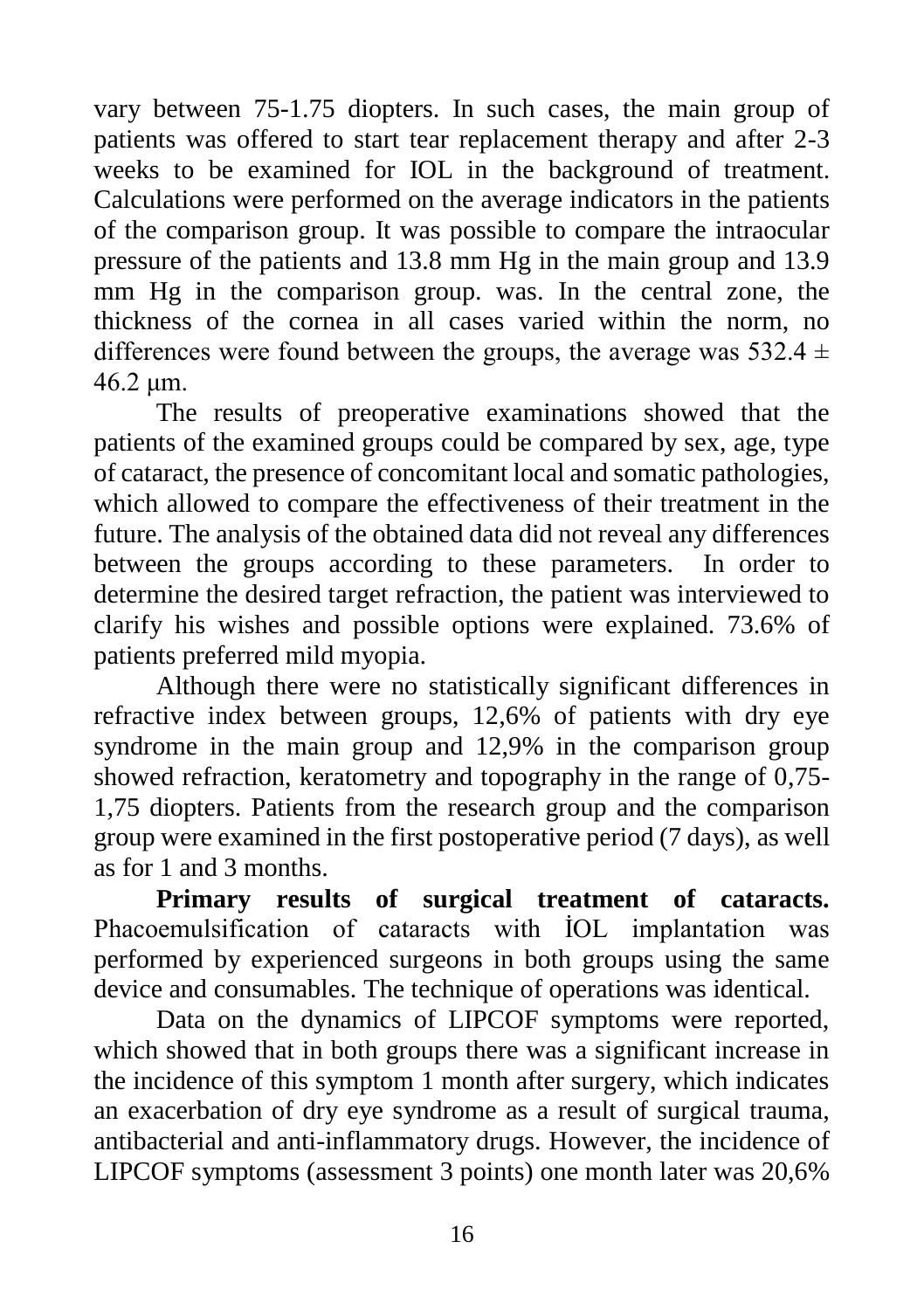in the main group and 40,3% in the comparison group, the differences are statistically significant (criterion  $\gamma$ 2, p <0,05).

Three months after surgery, the incidence of LIPCOF symptoms was low in the II-I and III degrees in the main group and was 9,5% and 9.5%, respectively. In the comparison group, the incidence of LIPCOF symptoms in grades II-I and III was 20,9% and 25,8%, respectively. The obtained results differed significantly from the level of indicators 1 month after the operation (criterion  $\gamma$ 2, p <0,05). The final results in the main group differ significantly from the results obtained in the comparison group (criterion  $\gamma$ 2, p <0,05). In addition, the results of the main group showed an improvement compared to the preoperative level, which confirms the effectiveness of drug treatment prescribed to patients in the main group diagnosed with dry eye disease and cataracts in the preoperative and postoperative period.

During biomicroscopy, the height of the tear meniscus is an indicator that characterizes the fluid composition of the tear. According to the literature, surgery on the anterior segment of the eye leads to a violation of tear synthesis and, accordingly, a decrease in the height of the tear meniscus. Evaluation of this parameter is noninvasive and allows to determine the degree of water deficiency after surgery. It is clear from the indicators of the central thickness of the cornea that in the early postoperative period (7 days) the thickness of the cornea was significantly higher than the preoperative level in both groups.One month after the operation, the thickness of the cornea returned to baseline in the main group, although it remained significantly higher in the comparison group.

The initial density of endothelial cells was 2395,1±371,6 kl / mm2 in the main group and 2398,9±385,9 in the comparison group. After 1 month, the decrease in the size of this parameter was small, which indicates that the surgical trauma was mild.

Three months after phacoemulsification of cataracts, the density of endothelial cells in the main group decreased by 10,8%, and in the comparison group by 11,1%, no statistically significant differences were found  $(p=0,1)$ .

The incidence of LIPCOF symptoms (assessment 3 points) 1 and 3 months after phacoemulsification of cataracts was 20,6% in the main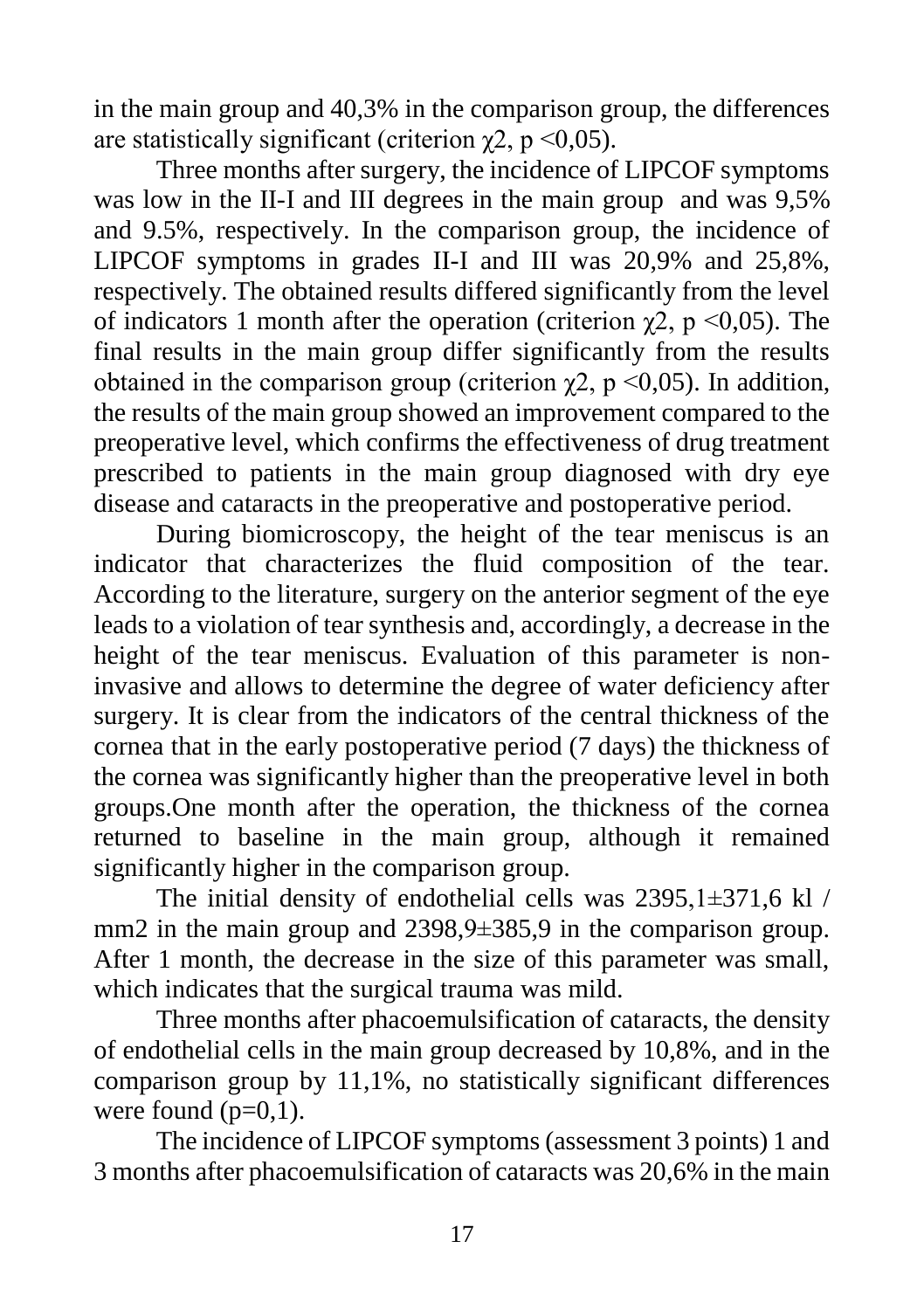group and 40,3% in the comparison group one month later, the differences are statistically significant (criterion  $\gamma$ 2, p <0,05). The number of patients with low or no meniscus in the comparison group was higher and was 53,2%, and in the main group it was 44,4% (criterion  $\gamma$ 2, p <0,05). Comparing the initial size of the Schirmer test in the patients of the comparison group with the results of the test 3 months after surgery (Wilcoxon criterion, p=0,001) revealed statistically significant differences in the deterioration of this parameter: initial score 10,0 (9,0-17,0) mm, 9.0 (8,0-12,0) mm 3 months after surgery.

The time of tear rupture 3 months after surgery was 7,0 (6,0-9,0) in the main group and  $6.0$  (5,0-7,0) in the comparison group (Mann-Whitney criterion,  $p<0,001$ ).

Three months after cataract surgery, the normal Norn test in the main group was 20,6%, while in the comparison group, such patients were 11,3% (criterion  $\chi$ 2, p<0,001). At the same time, the share of patients with significant violation of tear rupture time was 20,6% in the main group and 37,1% in the comparison group (criterion  $\gamma$ 2, p<0,001). In addition to tear replacement therapy, Restasis was prescribed to 19 patients with moderate to severe impairment of tear synthesis levels and tear rupture time, as well as high W.D.Mathers test results.

Significant differences were identified between the groups: the number of patients without clinical signs of dry eye disease in the main group was high and amounted to 24,8%, while in the comparison group this figure was 16,8% (criterion  $\chi$ 2, p<0,05). The number of patients with dry eye disease and meibomian gland dysfunction was significantly higher in the comparison group and was 16%, whereas in the main group this figure was 9.6% (criterion  $\gamma$ 2, p <0,05).

After surgical treatment of cataracts, visual acuity depends on the condition and function of all parts of the eyeball, cornea and the eye surface as a whole, the correct calculation of the crystal and its position in the capsule sac, as well as the condition of the retina, especially its molecular area, in addition, the functional state of the optic nerve. As patients with concomitant pathologies were included in this study, and in accordance with the goals and objectives of the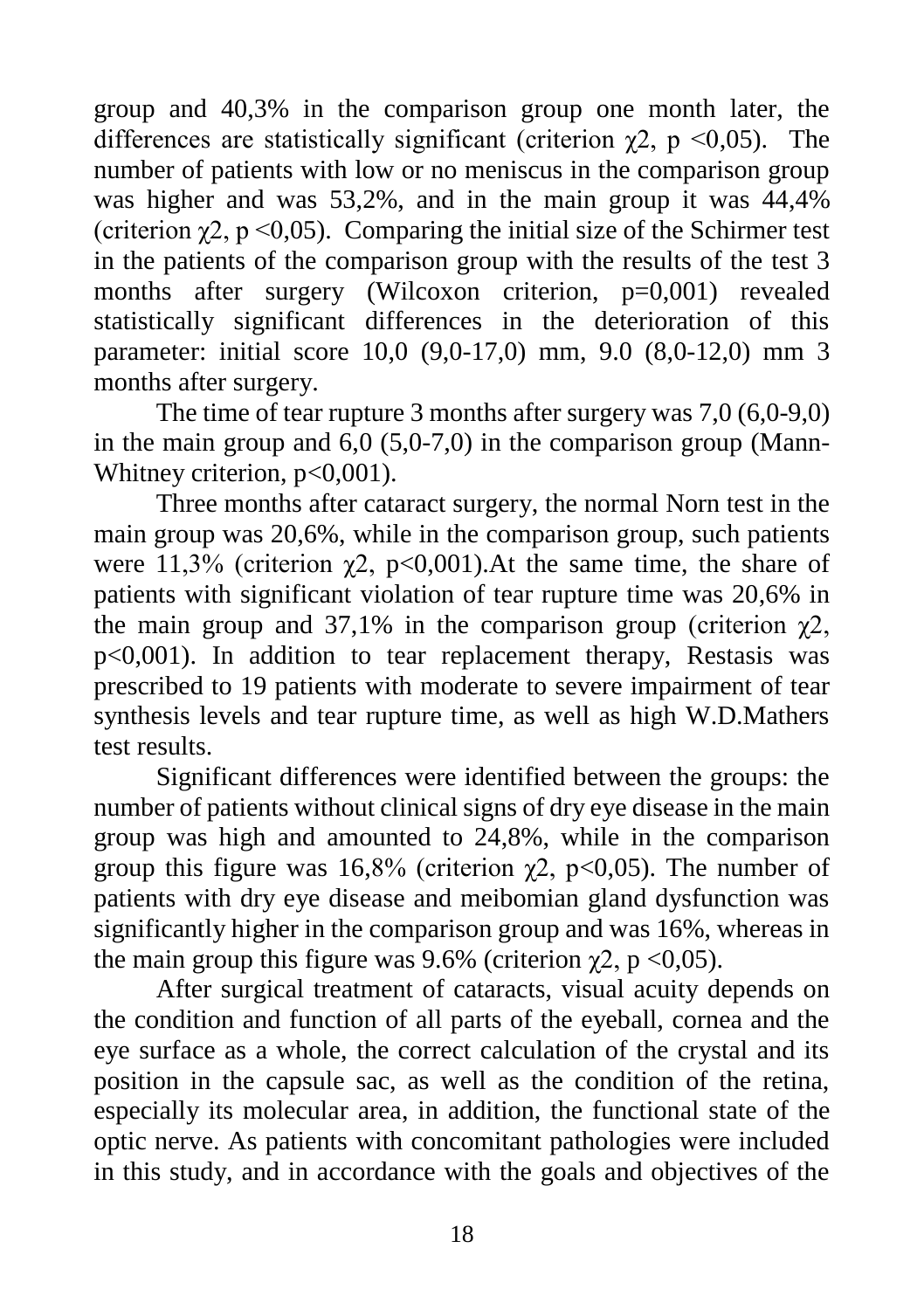study, the final functional outcomes of treatment were assessed based on the achievement of target refraction and the spherical equivalent of refraction. Refers to target refraction and spherical equivalent computational dimensions; they directly depend on the quality of preoperative calculations, the condition of the eye surface and the technique of the operation. The obtained results demonstrate the objective effectiveness of the treatment strategy, which provides a basis for its application in clinical practice.

Analysis of patients' OSDI questionnaire prior to cataract surgery showed that the index size ranged from 8,3 to 58,3 in both groups and was  $23,2\pm 16,3$  in the main group (group I) and in the comparison group (group II) was  $22,8\pm 15,8$ . In general, according to the results of OSDI survey, patients were divided according to the degree of subjective manifestations of dry eye disease as follows: mild manifestation of DES 21,6%, symptoms characteristic of moderate manifestation 43,4%, severe manifestation 35% were detected.

One month after surgical treatment of cataracts, the OSDI index was  $29,4\pm18,8$ , whereas before surgery it was  $23,0\pm1,6$  (p<0,001). A comparative analysis of a survey of patients in the main group using the OSDI questionnaire 1 month after cataract surgery showed that the index ranged from 12,0 to 69,0. No significant statistical differences were found in the OSDI index, which was  $29,1\pm18,9$  in the main group (group I) and  $29,8\pm18,8$  in the comparison group (group II) (p=0,548) (Table 1).

**Table 1.**

| $\frac{1}{2}$                       |                      |                         |           |  |  |
|-------------------------------------|----------------------|-------------------------|-----------|--|--|
| Characteristic                      | Main group<br>$(\%)$ | Comparison<br>group (%) | р         |  |  |
| OSDI index before<br>operation      | $23,2\pm 16,3$       | $22,8 \pm 15,8$         | $=0,785$  |  |  |
| OSDI index 1 month after<br>surgery | $29,1 \pm 18,9$      | $29,8 \pm 18,8$         | $=0,548$  |  |  |
| OSDI index 3 month after<br>surgery | $21,1 \pm 16,5$      | $26,2\pm 18,5$          | $=0,009*$ |  |  |

**Comparative indicators of OSDI index before, 1 and 3 months after surgery**

Note: \* -Differences in indicators are statistically significant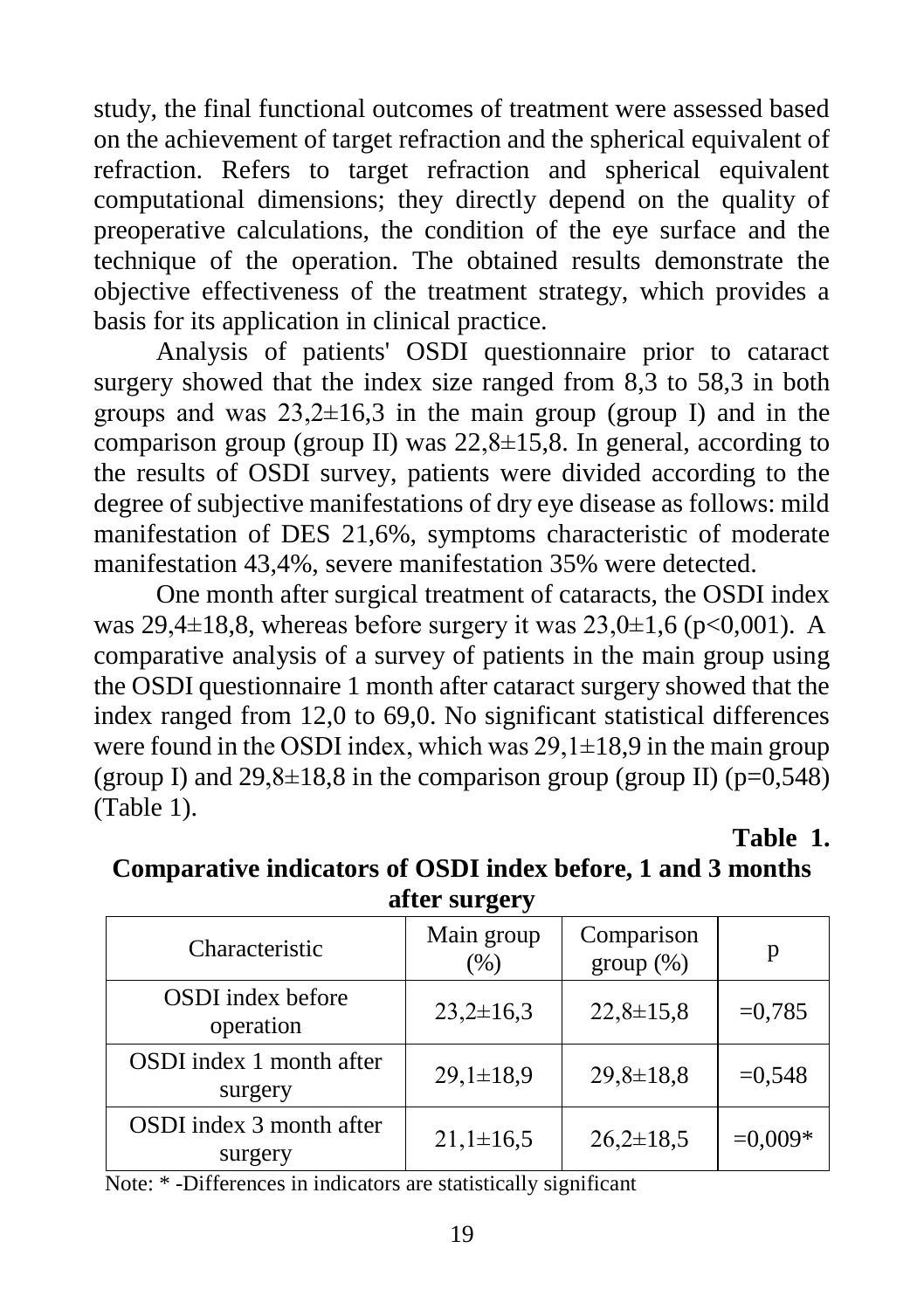#### **Table 2**

### **Comparative results of the distribution of patients with DES in the research group (group I) and comparison group (group II) 1 month after the operation**

| The degree of<br>manifestation of DES | Main group |      | Comparison<br>group |      | р         |
|---------------------------------------|------------|------|---------------------|------|-----------|
|                                       | n          | $\%$ | n                   | $\%$ |           |
| Norm                                  | 19         | 30,2 | 9                   | 14,5 | $<0.001*$ |
| Mild manifestation of DES             | 12         | 19,1 | 22                  | 35,5 | $=0,009*$ |
| Moderate manifestations<br>of DES     | 15         | 23,8 | 11                  | 17,7 | $=0.01*$  |
| Severe manifestations of<br>DES       | 17         | 26,9 | 20                  | 32,3 |           |

Note: \* -Differences in indicators are statistically significant

Complementary therapy for dry eye has led to a significant reduction in the number of patients with severe dry eye in the research group (group I). In the main group (group I), such patients accounted for 26,9%, while in the comparison group (group II) they accounted for  $32.3\%$  (p < 0.001) (Table 2).

In addition, the number of patients in the research group who did not have symptoms characteristic of DES 1 month after surgery increased significantly - more than doubled. These were 30.2%, whereas in the comparison group, such patients were 14.5% (p  $< 0.001$ ).

The distribution of severity of symptoms of dry eye disease in the studied groups 3 months after phacoemulsification of cataracts is given in Table 3.

As can be seen from the data in Table 3, significant statistical differences were found in the number of patients without subjective symptoms of DES. In the research group (group I), such patients accounted for 55,5%, while in the comparison group (group II) they accounted for  $38,7\%$  (p <0,001).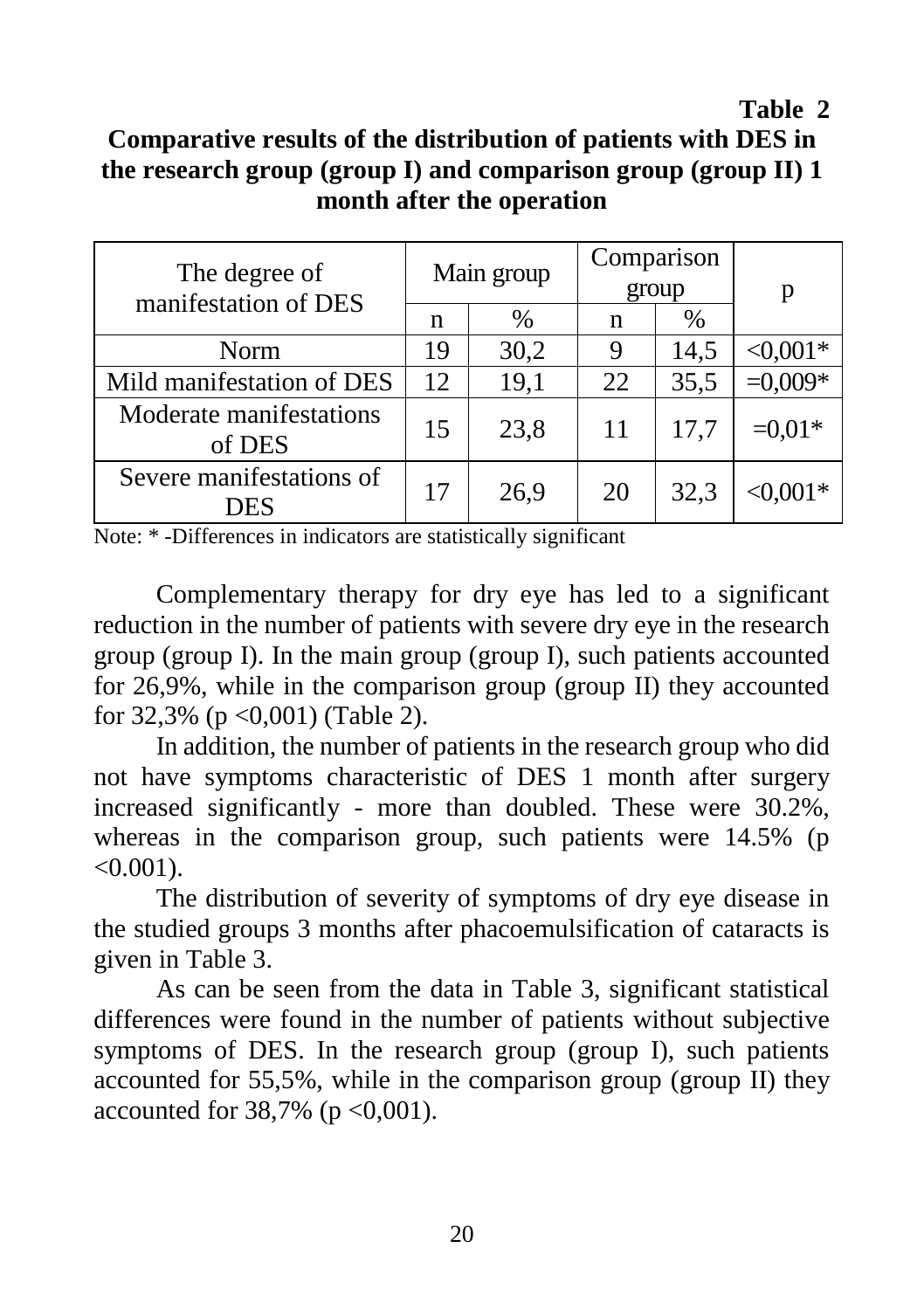**Comparative results of the distribution of patients in the research group (group I) and comparison group (group II) according to the degree of manifestation of dry eye disease 3 months after surgery**

| The degree of                           | Main  |      | Comparison     |      |           |
|-----------------------------------------|-------|------|----------------|------|-----------|
| manifestation of DES                    | group |      | group          |      | P         |
|                                         | N     | %    | n              | %    |           |
| Norm                                    | 35    | 5,5  |                | 8,7  | $<0,001*$ |
| Mild manifestation of DES               | 11    | 17,5 |                | 16,1 | $=0.05*$  |
| Moderate manifestation of<br><b>DES</b> | 6     | 9,5  | $\overline{2}$ | 9,4  |           |
| Severe manifestation of<br>DES          | 11    | 7,5  | 16             | 5,8  |           |

Note: \* -Differences in indicators are statistically significant

In addition, significant statistical differences were found in patients with pronounced subjective manifestations of dry eye disease. In the main group they were 17,5%, and in the comparison group– 25,8%.

Analysis of a VF-14 survey prior to cataract surgery showed that the baseline index ranged from 24 to 71 in both groups and  $49.9 \pm 9.7$ in the main group (group I) and in the comparison group (group II) was 49,5±10,2.

A comparative analysis of patient survey results using the VF-14 questionnaire before and 1 and 3 months after cataract surgery revealed a significant statistical increase in the postoperative VF-14 index compared to the initial stage. It was found that the quality of life conditioned by vision improved continuously during the entire postoperative observation period, and maximum values were obtained 3 months after the operation. The average values of the VF-14 index were as follows:  $49.7 \pm 9.9$  points before surgery,  $77.6 \pm 10.1$  points 1 month after phacoemulsification, and  $88.9 \pm 9.6$  points after 3 months.

A comparative analysis of subjective satisfaction with quality of vision revealed statistically significant differences between the main group and the comparison group 1 month after surgery.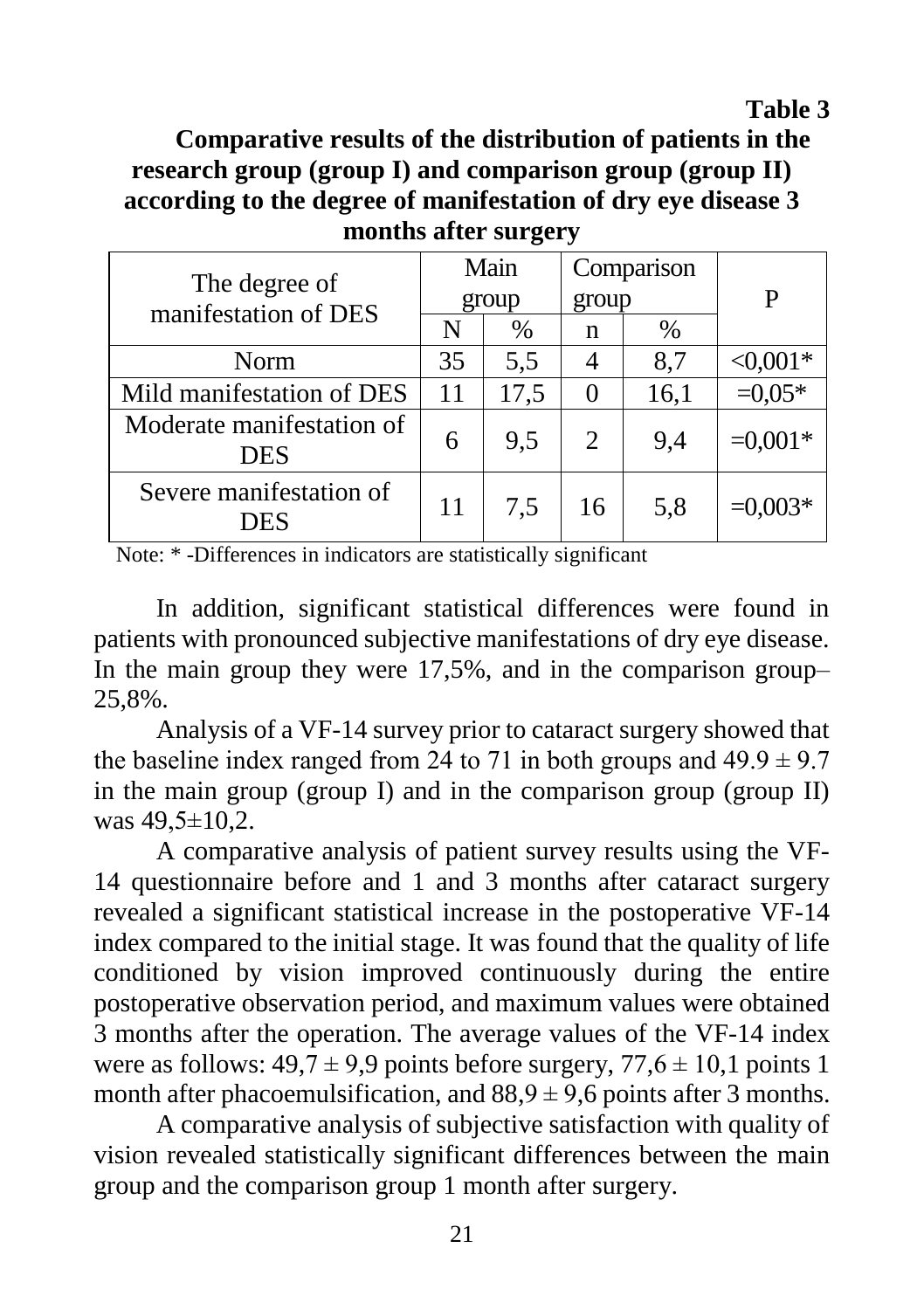The VF-14 index measures  $81,5\pm7,8$  points in the main group and  $73.6 \pm 10.5$  points (p <0.001) in the comparison group.

Thus, the complex treatment of patients in the research group has already allowed to achieve better results in quality of life and subjective consent without seeing 1 month after phacoemulsification of cataracts. The VF-14 index in the studied groups differed significantly and was 91,1 $\pm$ 7,5 points in the main group and 86.6  $\pm$ 11,0 points  $(p=0.003)$  in the comparison group. In the main group, 95,5% of patients showed VF-14 index measurements corresponding to high subjective satisfaction with vision quality 3 months after cataract surgery. In the comparison group, the number of such patients was much lower – 70,9%.

Thus, an analysis of the results of a survey using an OSDI survey before and after cataract surgery showed a statistically significant worsening of subjective dry eye symptoms after surgery.

### **RESULTS**

- 1. Mild degree of dry eye syndrome  $20\%$ , moderate  $-41,7\%$ , severe – 38,3% of patients included in the study. In 41,6% of general patients  $(n=125)$  DES in the form of both tear fluid insufficiency (water deficit) and instability of the lipid component and tear membrane, GGS with isolated water deficiency was detected in 7,2% ( $p < 0.05$ ) [3].
- 2. High frequency of chronic blepharitis is observed in elderly patients with dry eye disease. There is a persistence of conditionally pathogenic microflora in the eyelids and conjunctival cavity; this may pass with relatively minor, typical symptomatology for the patient. In most cases, a recurrent course of blepharitis is detected in such elderly patients. However, surgical treatment of cataracts, even without special circumstances, can lead to exacerbation of blepharitis, as well as exacerbation of dry eye disease, as a traumatic factor for the surface of the eye (placement of the eyelid dilator, exposure to microscopic light, irrigation during surgery). Bacteriological study of the conjunctival cavity microflora was performed in 58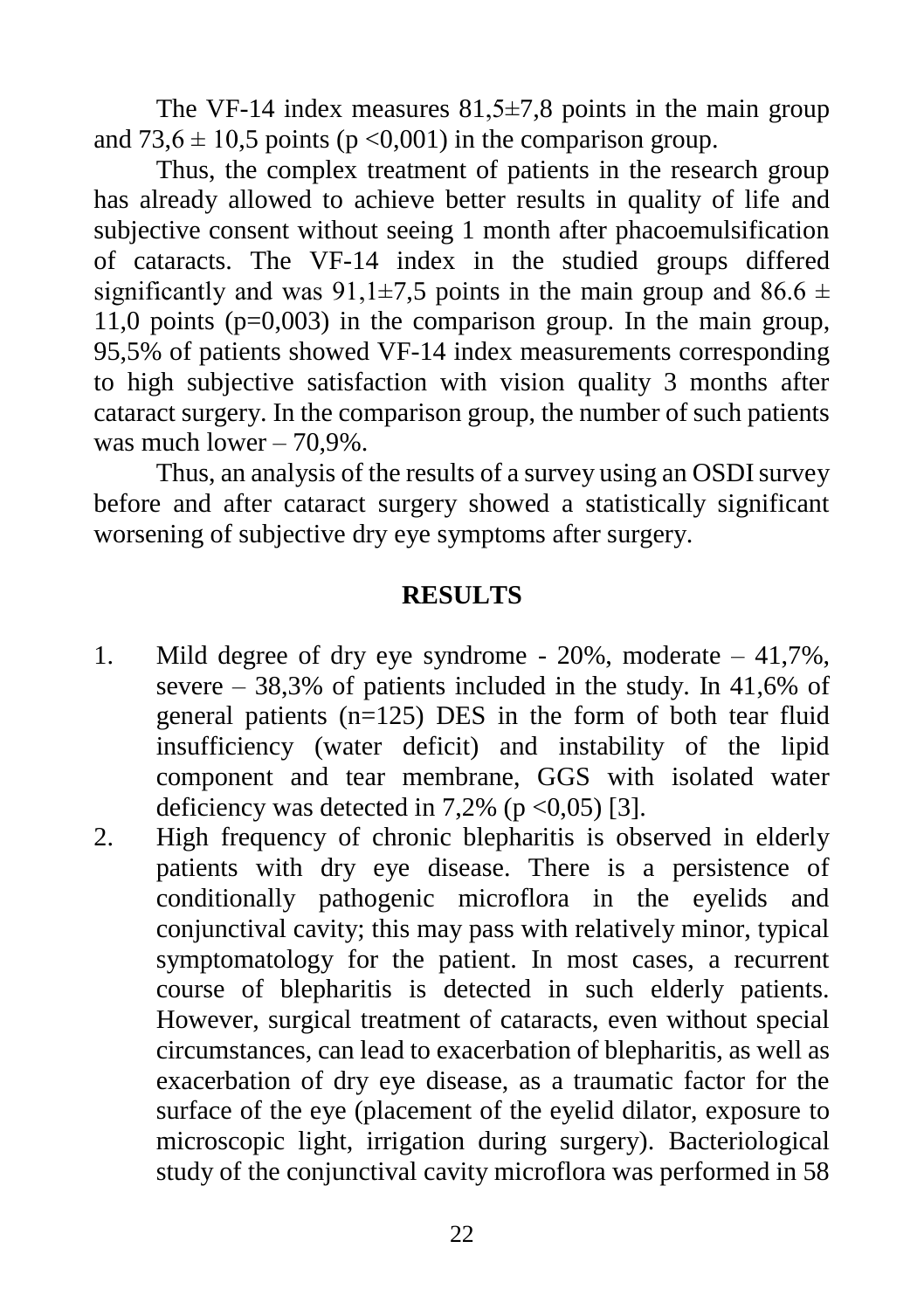patients from both groups with clinical indications of dry eye disease and chronic blepharitis. Signs of microbial growth were found in 58,6% of patients (34 patients). Gram-positive microflora was found to be predominant  $-$  88.2%, while coagulazanegative staphylococci (S. epidermidis and S. saprophyticus) and S. aureus were predominant  $-79,4\%$  (p  $\leq$ 0,05). Hypersensitivity to fluoroquinolone antibacterial drugs has been identified  $-97.1\%$ . This justifies the use of these drugs in the preoperative period [5].

- 3. In addition to the basic treatment of dry eye before surgery and after cataract surgery in the study group of patients, the use of tear replacement therapy, reparants, as well as drug therapy based on the drug Restasis allows to reduce the frequency of clinical effects of provoked dry eye syndrome (and subjective influences better outcomes in their assessments: the postoperative OSDI index was within the normal range  $(p<0.05)$ in 55,5% of patients in the main group and only 38,7% of patients in the comparison group) [6,8].
- 4. Shortening the rehabilitation period after cataract surgery is an urgent problem. A comparative analysis of the quality of life conditioned by the VF-14 survey in the study group before and 1 and 3 months after cataract surgery revealed statistically significant differences both 1 month after surgery and 3 months after. In the main group, the AF-14 index in 90.5% of patients corresponded to high subjective satisfaction with the quality of life associated with vision 3 months after cataract surgery. The number of such patients in the comparison group was significantly lower - 70.9% ( $p \le 0.05$ ) [8]
- 5. Differential approach to pre-operative medical preparation, which consists in diagnosing preoperative eye surface condition in patients with dry eye disease and cataract and determining the optimal therapeutic strategy, has allowed to achieve better functional results and improve the quality of life of patients [7].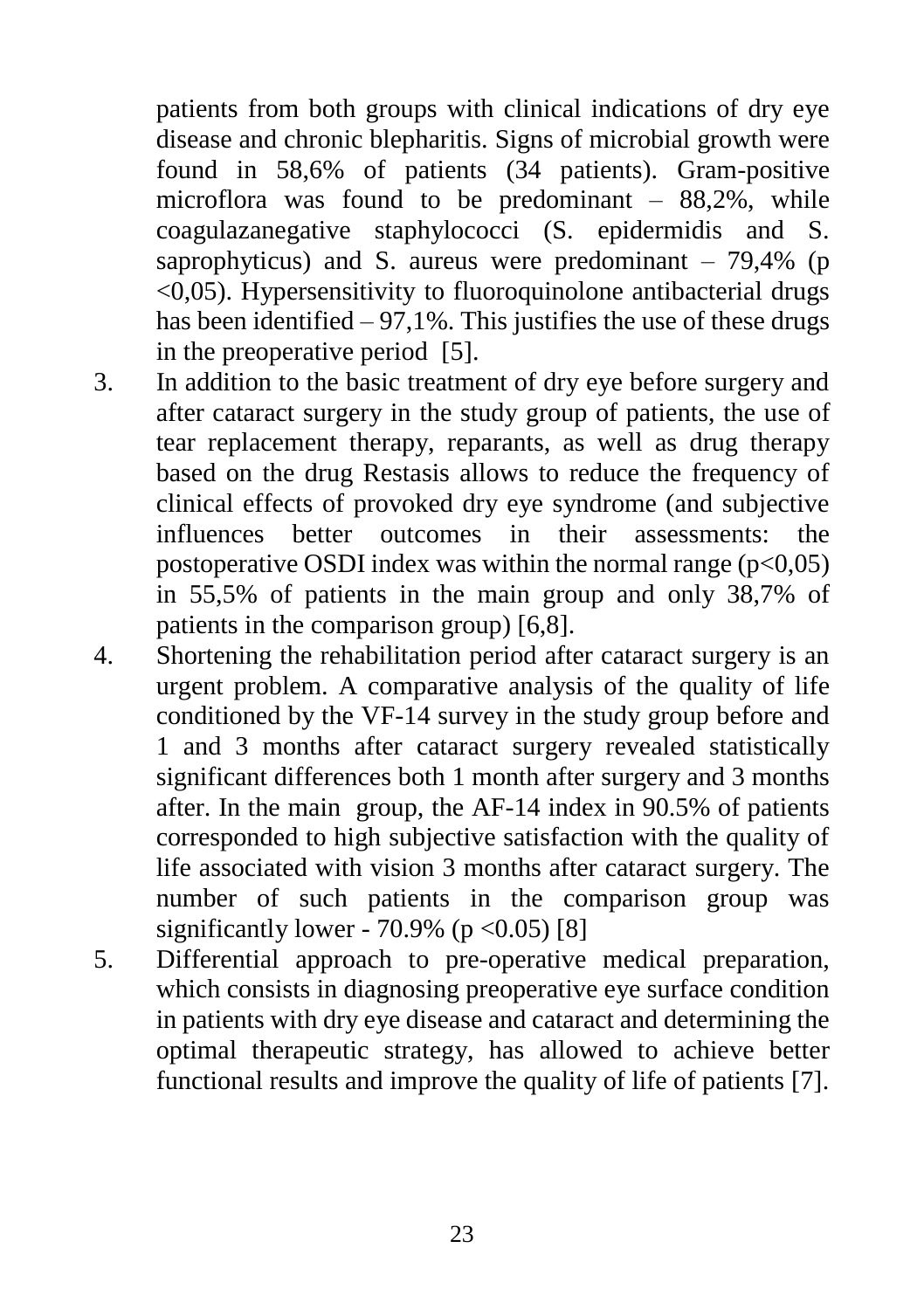## **PRACTICAL RECOMMENDATIONS**

- 1. Before surgical treatment of cataracts, the diagnostic algorithm of the patient's examination should include a list of minimum necessary tests to diagnose the manifestations of dry eye disease. Based on the findings of the study, the Schirmer test is more appropriate to assess the time of tearing of the tear membrane and the degree of staining of the cornea in order to detect epithelial defects. [].
- 2. It is recommended to use the OSDI survey as an additional diagnostic tool to detect subjective complaints characteristic of dry eye disease. This simplifies the preoperative examination and also informs the patient about the importance of correcting the symptoms of dry eye disease in order to obtain optimal results from the surgical treatment of cataracts.
- 3. Detection of clinical signs of dry eye disease, as well as chronic blepharitis in patients requiring surgical treatment of cataracts requires a modified course of preoperative treatment; this course includes anti-inflammatory drugs, including Restasis and tear substitutes and reparants.
- 4. In the presence of prominent manifestations of dry eye disease (corneal staining, shortening of the tear rupture time, Schirmer test), the process of preparation for the course of treatment should not be less than 1,5-2 months. The criterion is the improvement of test results and a decrease in the incidence of dry eye disease.
- 5. In the preoperative period, it is advisable to use local fluoroquinolones as the drugs of choice for antibacterial therapy.

### **Published works on the topic of the dissertation**

- 1. İslamzadə, Z.F. Kataraktanın cərrahi müalicəsindən əvvəl və sonra pasiyentlərdə törənən "Quru göz" sindromu // - Bakı: Azərbaycan tibb jurnalı, - 2018. №3, - s. 137-140.
- 2. Исламзаде, З.Ф. Диагностика и лечения синдрома сухого глаза у пациентов до и после лечения катаракты // - Баку: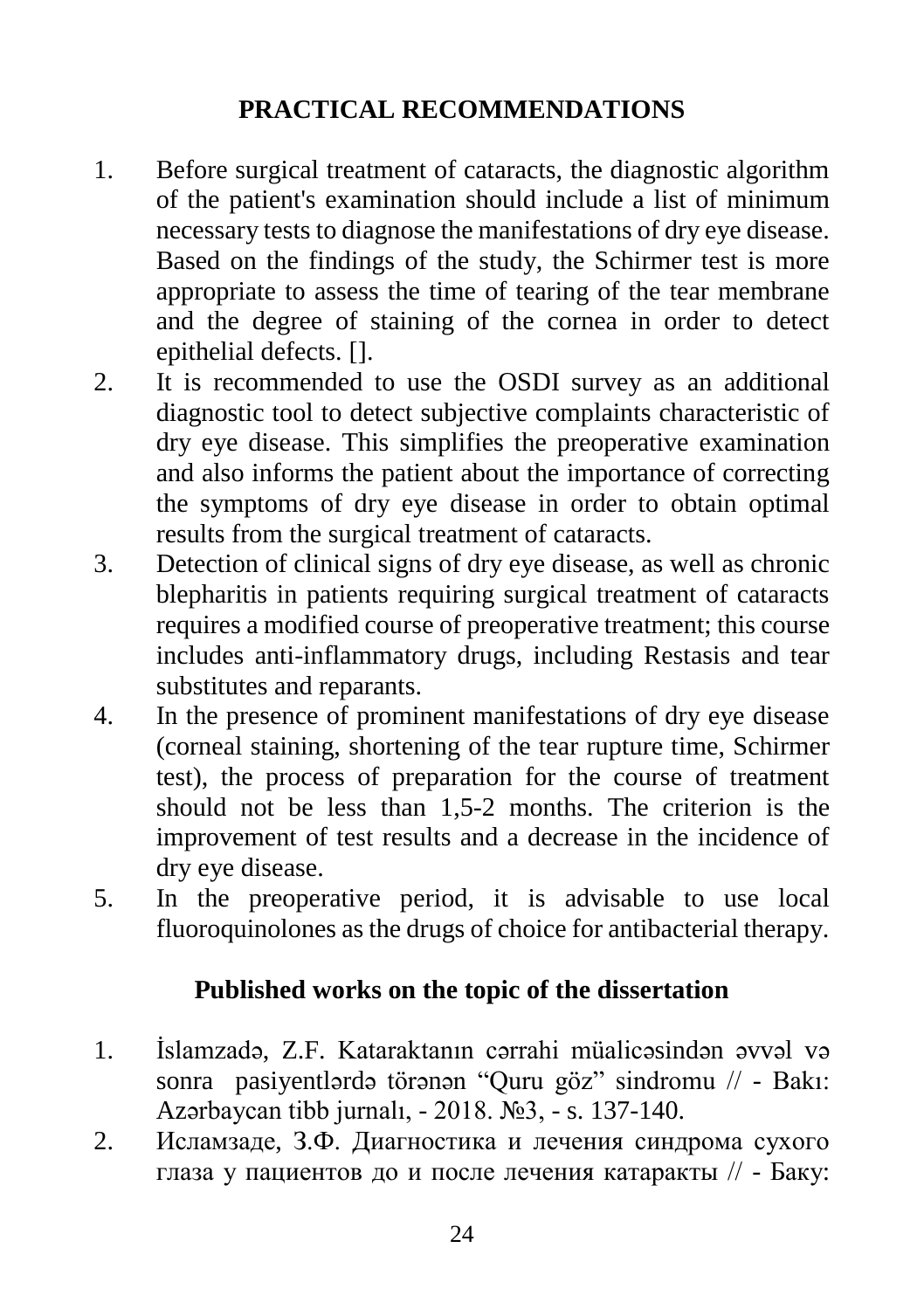VII Ежегодняя Международная научно-практическая Конференция «Актульные вопросы медицины» и «Спутниковый форум по общественному здоровью и политике здравоохранения», 10-12 апреля 2019. - с.78-79.

- 3. Исламзаде, З.Ф. Особенности диагностики и лечения синдрома сухого глаза у пациентов до и после хирургии катаракты // – Минск: IX Съезд Офтальмологов Республики Беларусь с Международным участием, - 13-14 декабря 2019 года. - с. 47-48.
- 4. Мусаев, П.И., Исламзаде, З.Ф. Резултаты лечения синдрома сухого глаза у пациентов до и после хирургии катаракты // – Минск: Медицинские новости, - 2020. №10, - с. 71-74.
- 5. İslamzadə, Z.F. Kataraktanın cərrahi müalicəsindən sonra quru göz sindromu: diaqnostika və müalicə // - Bakı: Azərbaycan Oftalmologiya Jurnalı, - 2020. №2, - с.11-17.
- 6. Исламзаде, З.Ф. Качество жизни пациентов с синдромом «сухого глаза» до и после хируругического лечения катаракты (по данным анектирования) // – Минск: Вопросы oрганизации и информатизации здравоохранения, - 2021. №2 (107), - с. 82-87
- 7. İslamzadə, Z.F. Karakta ilə yanaşı "quru göz" sindromu olan pasiyentlərin müalicəsi // - Bakı: Azərbaycan tibb jurnalı, - 2021. №2, - s. 32-36.
- 8. İslamzadə, Z.F. Kataraktanın cərrahi müalicəsindən sonra OSDI (Ocular Surface Disease İndex) sorğusuna əsasən quru göz simptomunun qiymətləndirilməsi // - Bakı: Əməkdar elm xadimi, professor Tamerlan Əziz oğlu Əliyevın anadan olmasının 100 illiyinə həsr olunmuş "Təbabətin aktual problemləri", 6-8 oktyabr, -2021. - s. 54-56.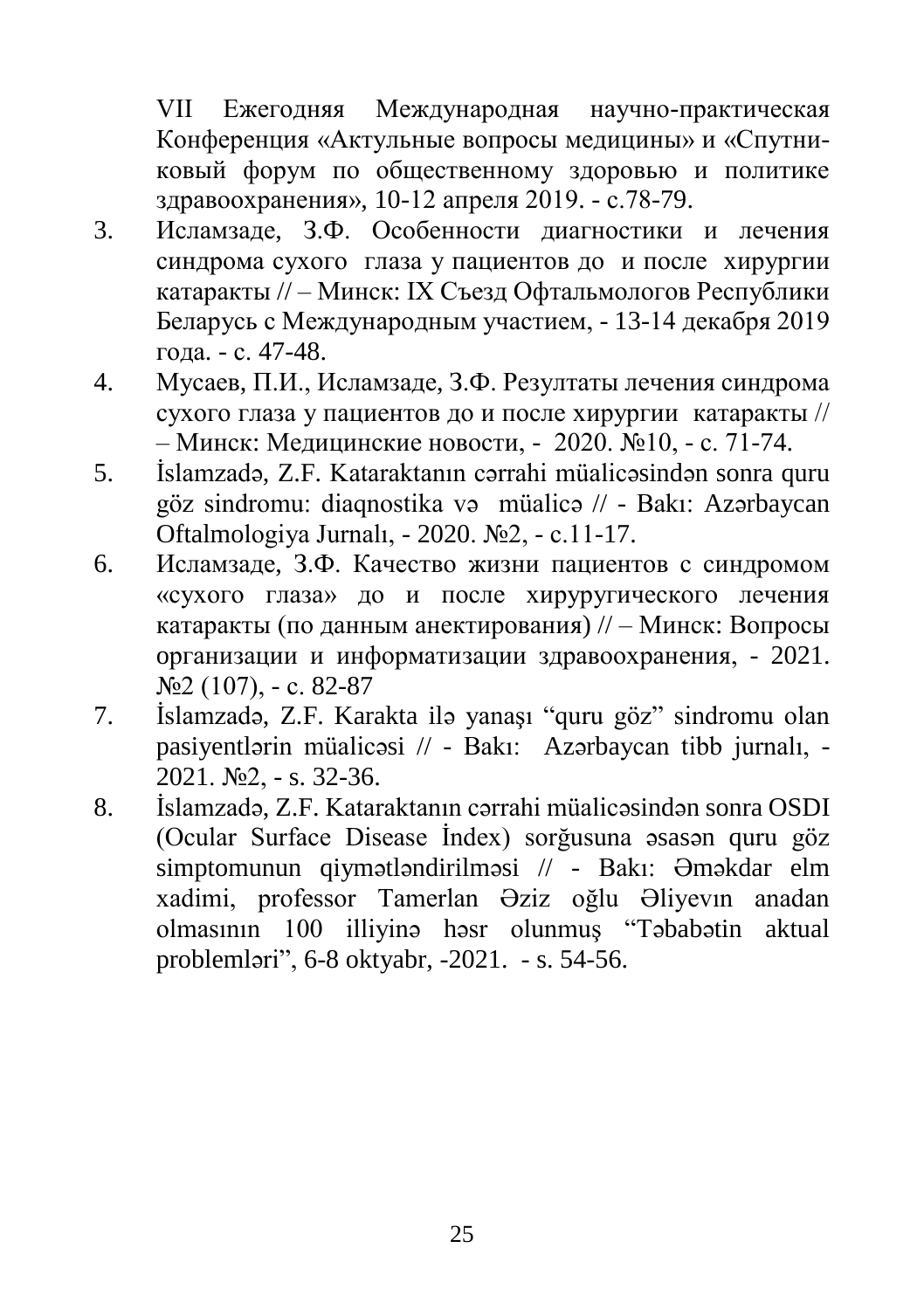# **List of reductions**

| İOL         | intraocular lens               |
|-------------|--------------------------------|
| <b>OGS</b>  | dry eye syndrome               |
| LIPCOF -    | lid-parallel conjunctival fold |
| <b>OCT</b>  | optical coherent tomography    |
| <b>OSDI</b> | Ocular Surface Disease Index   |
| VF          | <b>Visual Function</b>         |
|             |                                |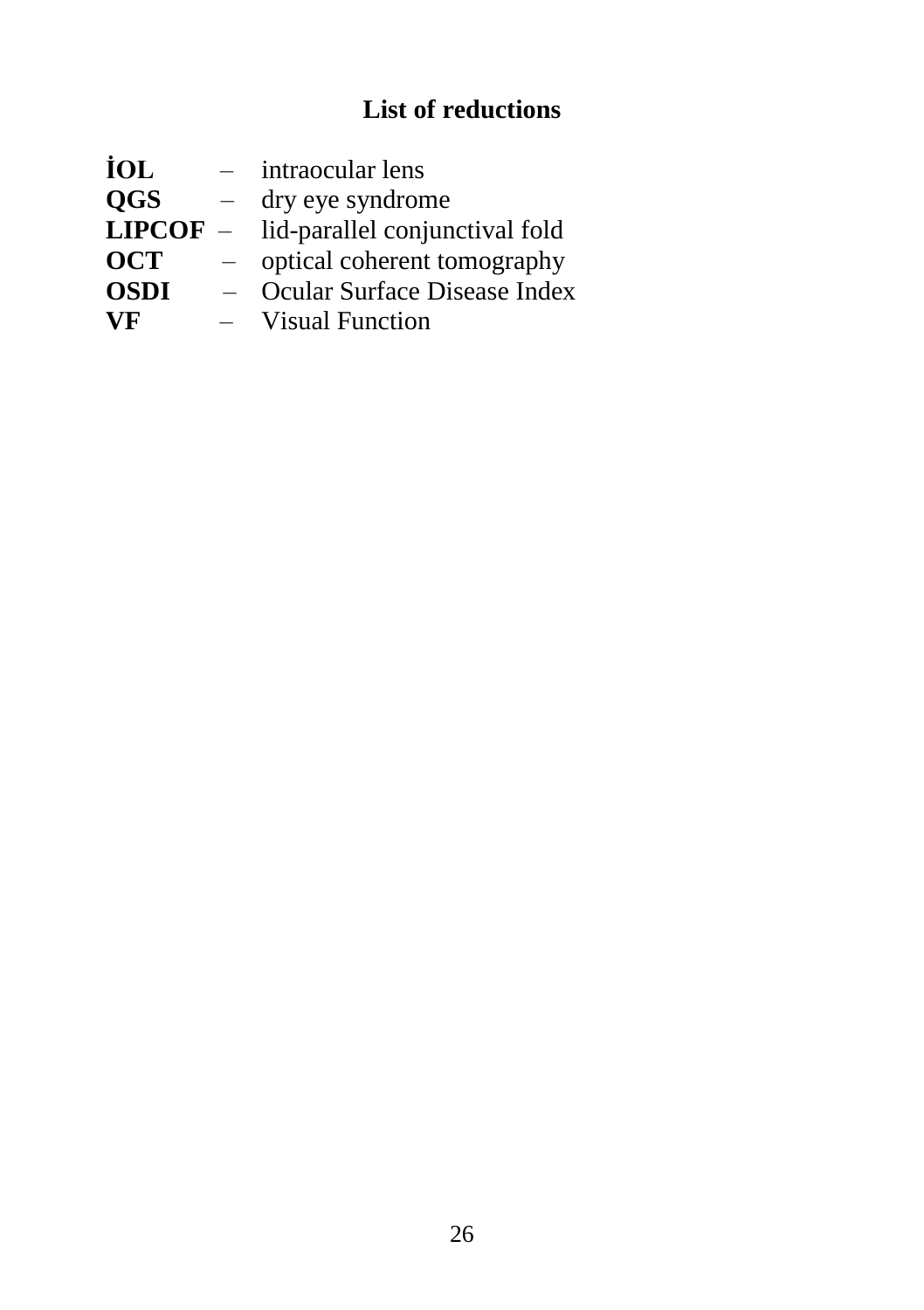The defense will be held on  $29$  JUNE 2022 at 14 at the meeting of the Dissertation council FD 1.03 of Supreme Attestation Commission under the President of the Republic of Azerbaijan operating at the National Center of Ophthalmology named after academician Zarifa Aliyeva.

Address: AZ 1114, 32/15 Javadkhan street, Baku

Dissertation is accessible at the at the library of the National Ophthmology Center named after academician Zarifa Aliyeva.

which versions of dissertation and its abstract are available on the website of the  $\frac{H}{2}$ official website of the:<http://eye.gov.az/>

Abstract was sent to the required addresses on  $27$  may 2022